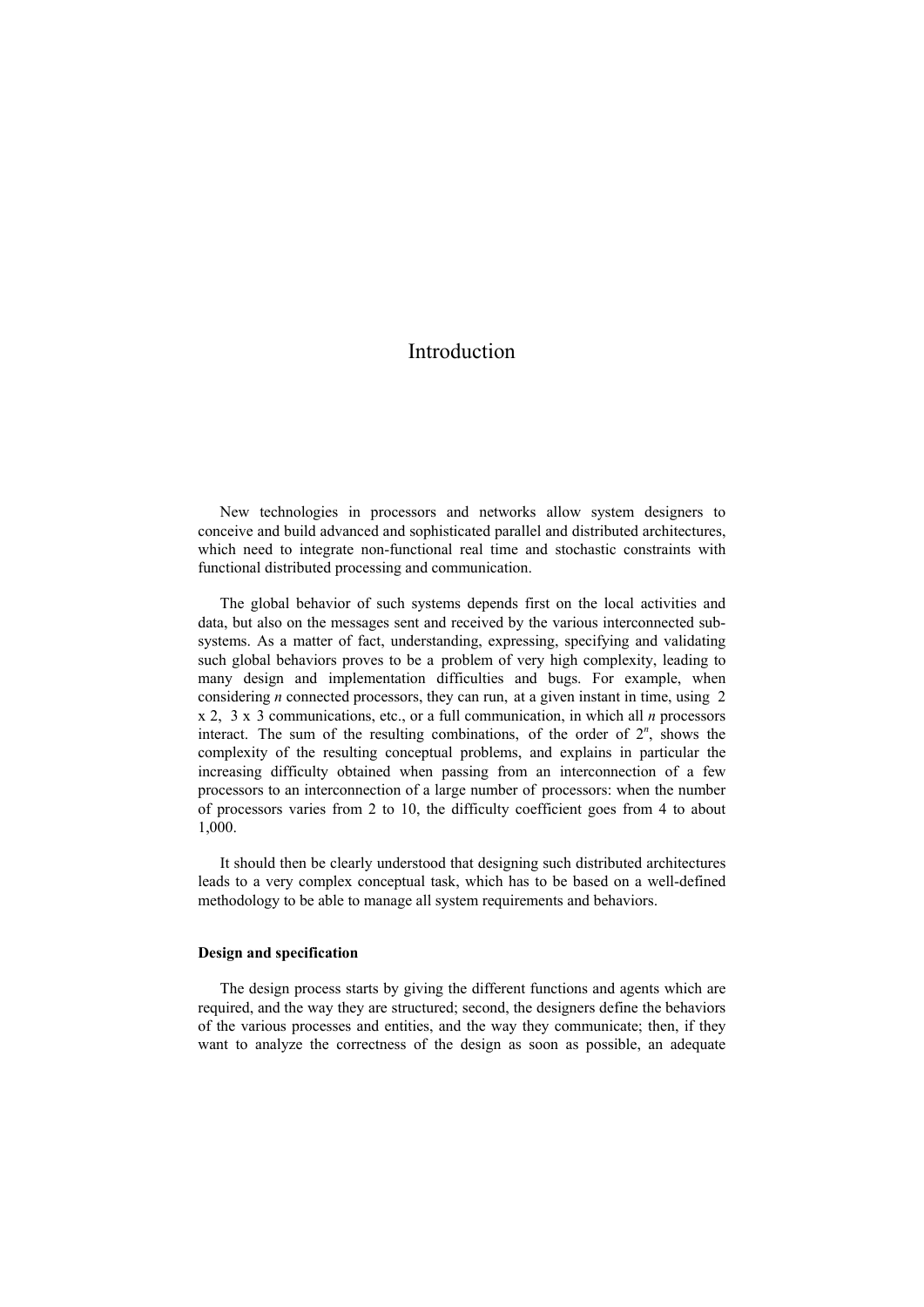#### xviii Petri Nets

approach is needed to represent, in an explicit way, the (full) system global behavior, in particular to be able to check potential unanticipated sub-behaviors.

To check the design correctness, it is essential to use a precise *model* of all critical mechanisms, functions, sub-systems, etc., and then, whenever possible, to use a *formal model*, to define a mathematical representation of the system. Checking the *correctness* validation of the design at this step is then conducted by checking the behavior of this system model.

Note that, after a given adequate sequence of more or less formal validation steps based on models, the system will be defined as 'fully designed' and will be implemented using adequate tools and languages.

*Formal approaches* have been used for many years for the verification of communication protocols. Two principal approaches have been used., i.e. basic formal models, such as automata, Petri nets, process algebras, etc., and formal description techniques for protocols, such as Estelle, LOTOS, SDL, etc.

This volume proposes and develops a design and validation methodology that relies on the use of a family of basic formal models that are rather easy to understand, and able to:

- describe the semantics of all basic building mechanisms;
- clearly specify the interconnection and communication semantics;
- unambiguously describe the resulting behaviors;
- validate the system during the first phases of its design by using support tools.

In general, basic non-language oriented graphical models, that do not include language-specific operators and statements, lead to the simplest solutions for representing basic mechanisms in a very abstract and integrated way.

For this reason too, this volume selected a basic, language-independent set of models to represent and manipulate the fundamental concepts of communicating architectures.

# **Selecting a** *model*

Several models exist, and each model has particular characteristics, more or less relevant for a specific design. Consequently, the choice of the right model depends on the designed system and on the properties to be analyzed, as the model must be able to describe the design, and also to allow the designer to check the validity of the required properties.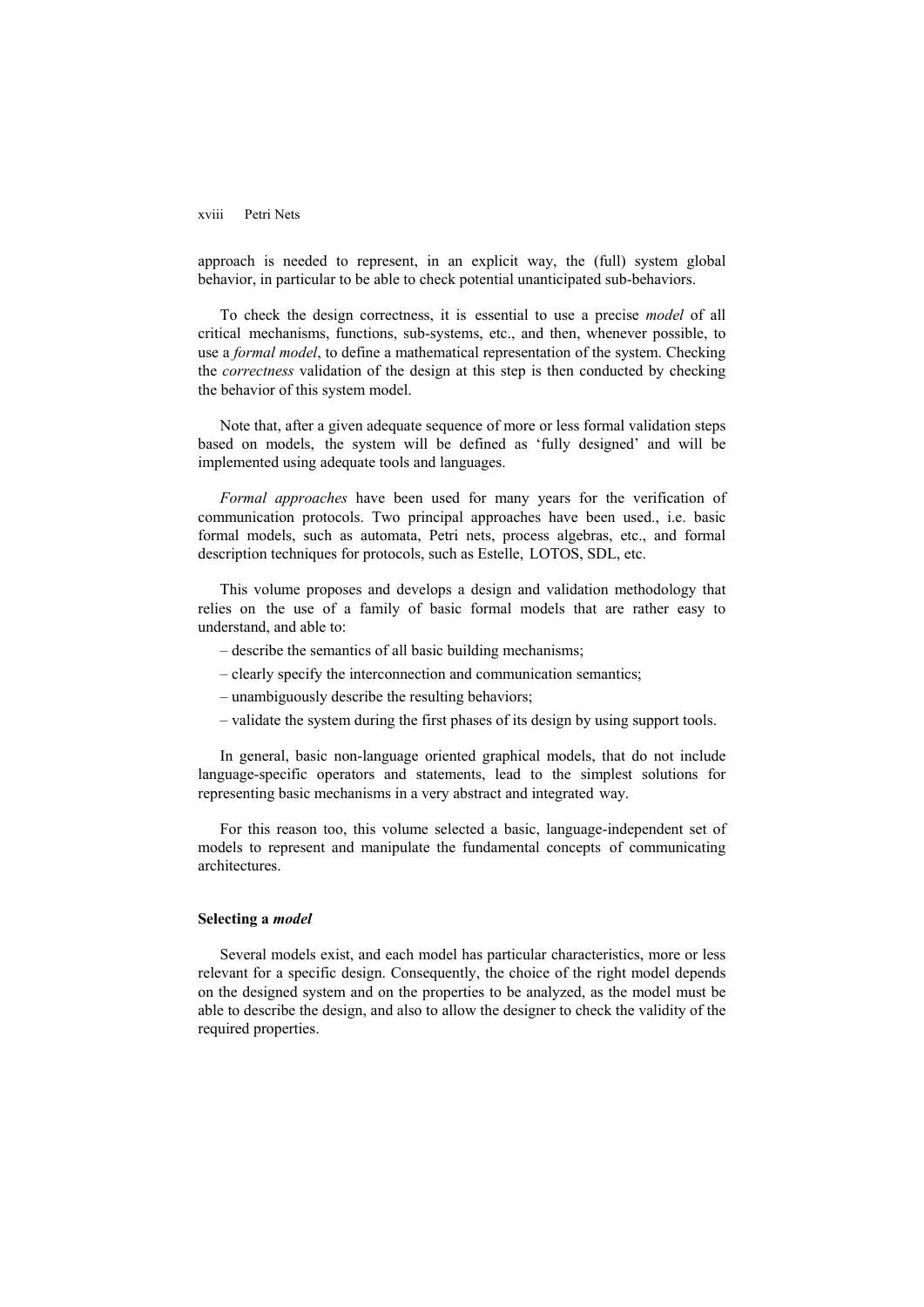In general, the designer must have a good understanding of the fundamental *semantics of the system, i.e. of its basic building mechanisms. Thus, for simple architectures, modeling will be able to represent in a faithful way all details of the system. However, for complex systems, it will generally be impossible, for economic reasons, to represent the details of all existing functions, and it will become necessary to select and validate certain building blocks, i.e those most likely to lead to erroneous behaviors.*

Of all existing models, *Petri nets* (PN) and their extensions are of undeniable fundamental interest, because they:

– provided the first modeling approaches for the semantics of concurrent systems, and were used to model the behaviors of the first parallel and distributed basic mechanisms;

– define easy graphic support for the representation and the understanding of these basic mechanisms and behaviors;

– prove to be, starting from state machines, an easy extension of previous approaches and handle, at the same time, the creation and the analysis of models;

– express very simply the main basic concepts in communication, including waiting and synchronization, and furthermore take into account their temporal and stochastic parameters;

– ensure, being unrelated to a particular implementation language, the independence of the specification with respect to its implementation.

Furthermore, many validation methods have been developed, using a great number of theoretical results and support tools, able to manipulate functional, temporal, and stochastic behaviors. Finally, models based on PNs will help us to understand, define and analyze the behavior of these systems, in the preliminary and first steps of their design.

For all these reasons, a set of Petri net models was selected in this book to represent and manipulate the fundamental concepts of communicating architectures.

# **Petri nets**

PNs were introduced by A.C. Petri in 1962 to synchronize communicating automata, and were then extended to define a large set of models*,* with increasing complexity and capabilities.

As will be seen, this family of PNs, starting from the simple traditional state machines, now allows system designers to handle in an integrated way the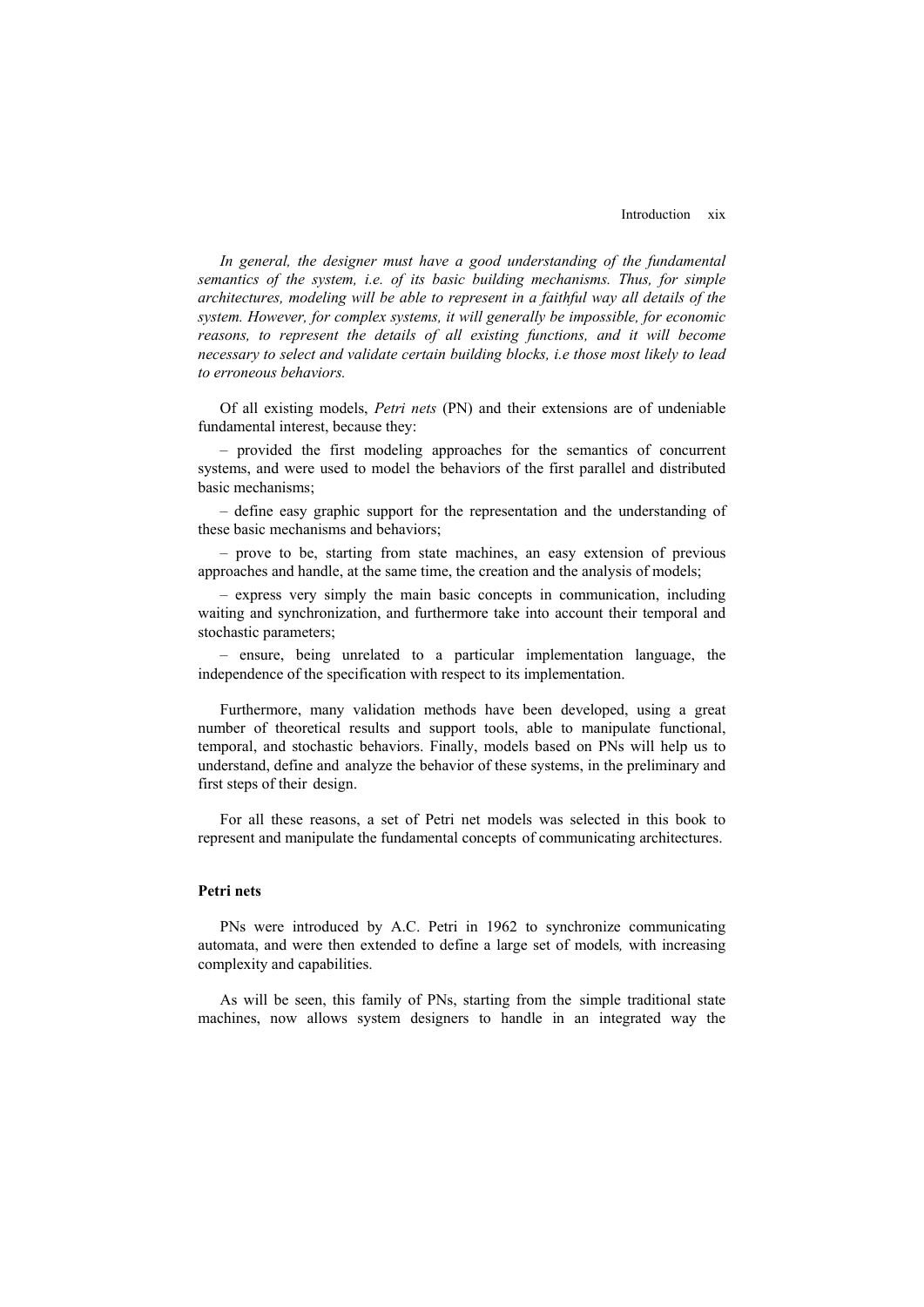# xx Petri Nets

functional (qualitative) and the non-functional (e.g. quantitative) temporal and stochastic capabilities of systems.

Extensions of PNs were proposed according to two important axes:

a) for *qualitative properties* and behaviors, to use simpler and more compact models, by high level PNs, for handling generic behaviors (e.g. individual) and data, predicates and functions;

b) complementing this first axis, for *quantitative properties* and behaviors, to extend the previous models by integrating quantitative constructs and parameters related to temporal and stochastic requirements.

It is significant to note that all first and conceptual studies in these quantitative fields were carried out using PN-based models.

### *Functional qualitative properties*

The first PN model, called the Condition–Event PN, was based on the use of Boolean values: true or false. It was generalized by Place–Transition PNs, now simply called PNs, which can use integers. This volume will begin with their presentation and validation.

#### *Non-functional quantitative properties*

The fundamental contributions of the second axis considers:

**–** *time PNs*, or TPNs, used for systems whose behaviors depend explicitly on temporal values;

**–** *stochastic PNs*, or SPNs, for which distributions are attached to the model, in particular for performance evaluation and reliability.

# **Families of PNs**

When applied to the modeling of systems, it rapidly becomes apparent that these models do not have the same application power, in terms of:

– definition and description of the concepts for parallelism, distribution, and synchronization;

– understanding and using the temporal and stochastic semantics;

– analyzing the possibly different mechanisms and behaviors, in very different contexts and applications.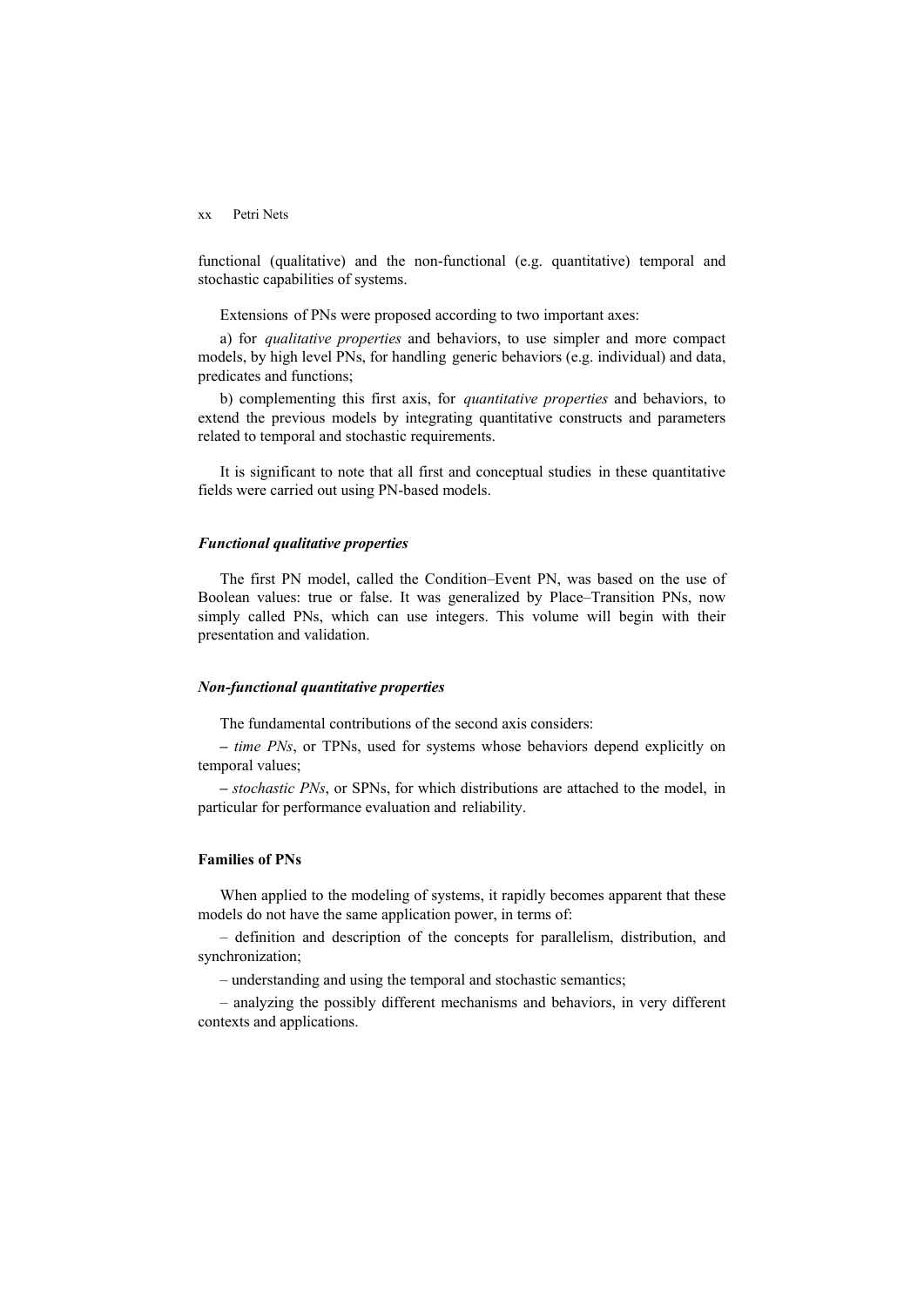Figure 1 represents some of the principal models of this family. In this figure, an arrow means that the model at the end of the arrow was proposed after the model at the beginning of the arrow, and so gives the steps followed by the research to propose and develop these principal PN-based models.



**Figure 1.** *The main Petri net models* 

Figure 2 gives a more conceptual view of these models, by clarifying their syntactic and semantic relationships. In this figure, three fields are respectively defined by:

– a discrete state semantics, for non-temporal and non-stochastic nets, behaviors being represented by a finite graph of all model states;

– a semantics on continuous time, for extended behaviors based on dense time models;

– and stochastic semantics, for behaviors including distributions.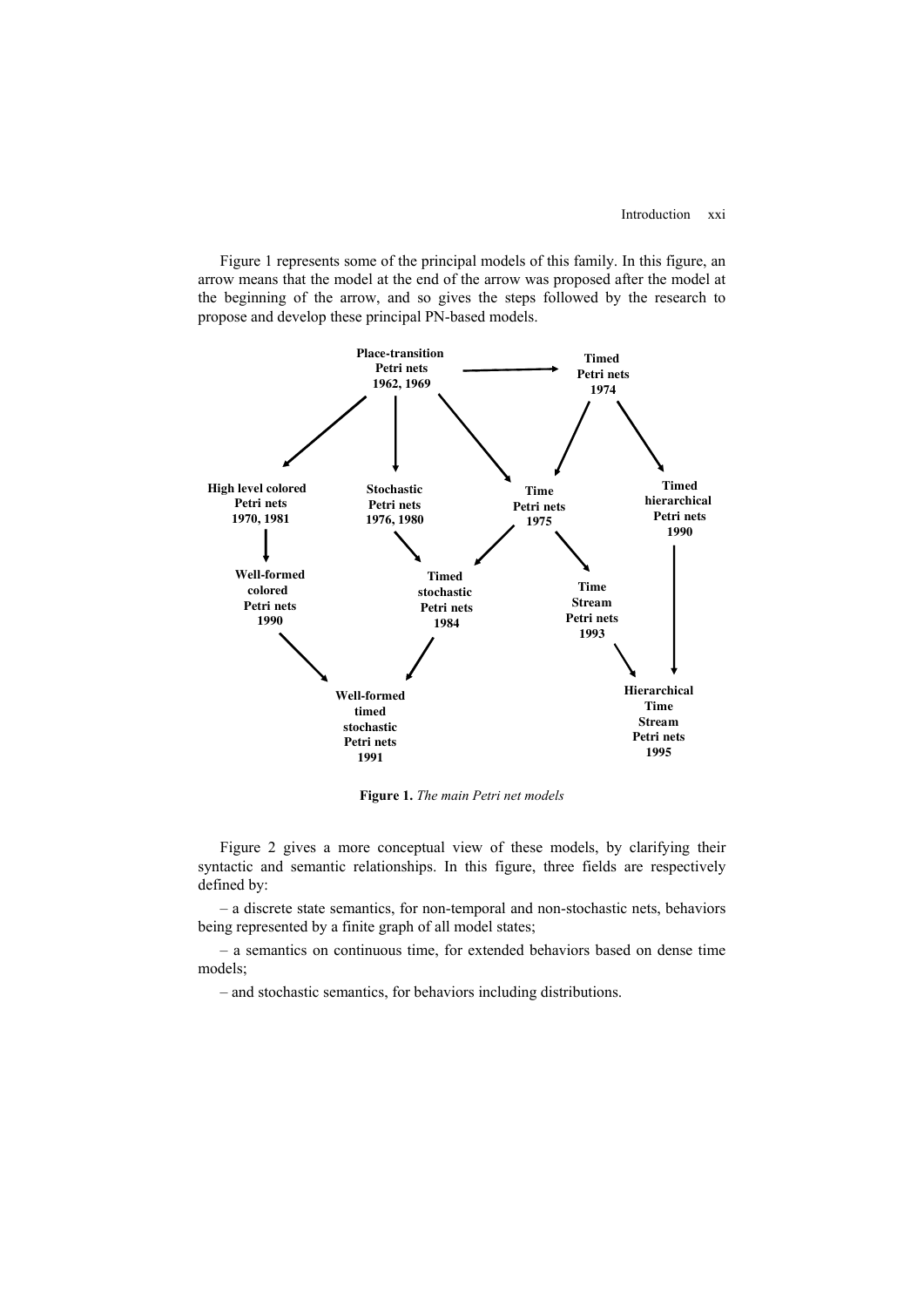## xxii Petri Nets

Let us emphasize that these models have three models of reference, respectively PN, TPN, and SPN. Moreover, each model is a pure extension of a previous one, as it can by simplified to become a basic PN model.

As seen in the figure, the models derived from the reference models:

– *lead to more compact models, i.e. are abbreviations*, that do not increase the expressiveness of the model, but simplify the model and the system specification;

– *or are more powerful in terms of expressive power*, i.e. are able to describe mechanisms which could not be described by the unextended models (e.g. introducing time parameters, stochastic distributions, etc., for real-time or dependable systems).



**Figure 2.** *Semantics domains of the Petri net-based models* 

For example:

– PN led to PN with inhibitor arcs (to test the presence of zero token in one place), PN with reset arcs, etc.;

– TPN led to TPN with streams to compose and synchronize independent behaviors with independent temporal constraints, etc.;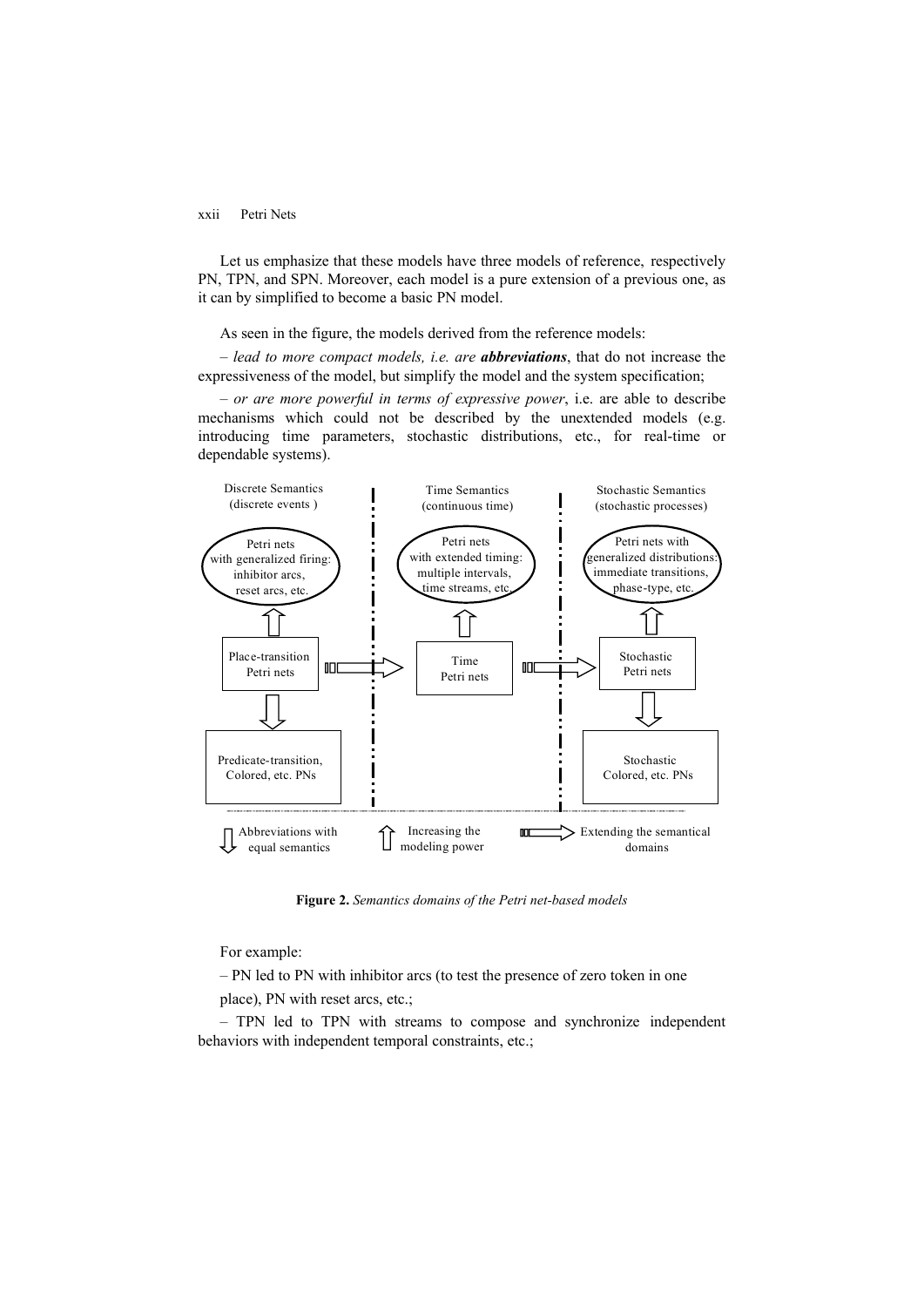– SPN led to SPN with immediate transitions in order to manage the case where transition cannot be delayed, etc.

Consequently, many different models exist, of different power and for different fields of application, but they follow the same semantics basis, and will allow the designers to carry out coherent complementary analyses to validate the correct operation of the modeled (and designed) systems.

The semantics of these models and their properties were used to select, define, and study the most important members of the PN family in the two parts of this volume.

#### **Table of contents of the volume**

Part 1 is dedicated to fundamental models and contains 11 chapters. Part 2 addresses verification and applications, and contains the last 7 chapters.

# *Part 1*

Chapter 1 introduces Place–Transition PNs, more simply called Petri Nets (PNs). It gives their fundamental definitions, presents some basic models and clarifies their interest.

Chapter 2 illustrates an application in a very important area: communication protocols; simple PN examples show at the same time the power of the model and the interest of the formal analysis.

Chapter 3 first introduces the general properties that can be checked using PNs (blocking, reachability or accessibility, etc.) and the verification approach that uses the graph of the reachable (or accessible) states. The set of reachable (or accessible) states is the set of states that are reachable or accessible from a given initial state. Two optimization methods of analysis are then presented, one based on linear algebra techniques, and the other one exploiting the topological structure of the PNs.

Chapter 4 deals with the decidability and complexity problems related to checking these general properties.

Chapters 5 and 6 consider models and behaviors based on explicit values of time, and show how to model temporal mechanisms.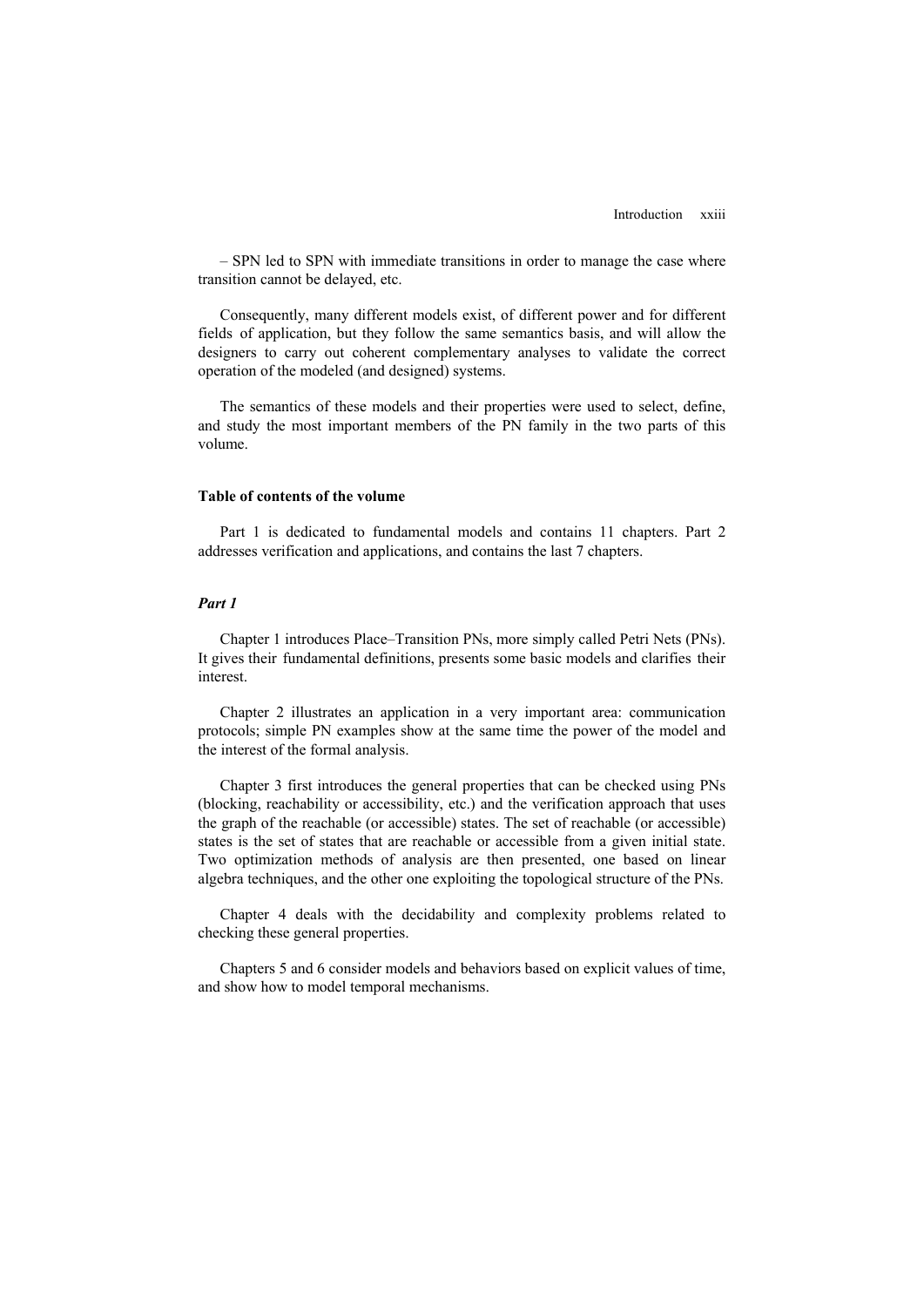### xxiv Petri Nets

Chapter 5 presents the general model, Time PN or TPN, which associates a given interval (minimum, maximum) to each transition; this gives the first semantics for handling time and verifying temporal behaviors.

Chapter 6 presents a general model for composing temporal behaviors and systems. It gives the semantics of temporal composition by a new model, Time Stream PN, for composing autonomous (temporal) flows. It emphasizes their interests and applications for systems having independent temporal constraints, which sometimes interact.

Chapters 7 and 8 again consider PNs, i.e. non-temporal PN models, but define an abbreviation of a PN by a general model, which becomes able to represent, in a very compact way, a given set of similar parallel behaviors. The problems associated with this abbreviation are, on the one hand, to define a compact formalism and, on the other hand, to propose new validation techniques to handle this model, i.e. to avoid the obvious solution that consists of unfolding it into a very large PN.

Chapter 7 presents the main PN abbreviations, while concentrating on Colored PNs, which is the most frequently used model.

Chapter 8 gives one well-defined version of this formalism, Well-formed Colored PNs, which allows the development of efficient analysis techniques.

Chapters 9, 10 and 11 introduce distributions, which take into account probabilistic properties of systems. They introduce stochastic PNs, or SPNs, and define their semantics in terms of stochastic processes, and, for some classes of models, their relationships with Markov chains. The principal methods of analyzing SPNs are then presented. Chapter 9 introduces stochastic PNs.

Chapter 10 introduces well-formed SPNs by combining the formalisms presented in Chapter 7 (Well-formed Colored PNs) and Chapter 9. Modeling a multiprocessor architecture illustrates the expressivity of this formalism and its interest for performance evaluation. Chapter 11 develops a tensorial composition of classical and well-formed SPNs, showing that such a compositional approach reduces the complexity of the corresponding validation.

#### *Part 2*

The second part of this volume presents important advanced analysis techniques and finally gives some significant and illustrative case studies.

Chapters 12 and 13 address checking and verifying non-temporal behaviors. They present the main approaches that are based on building and manipulating the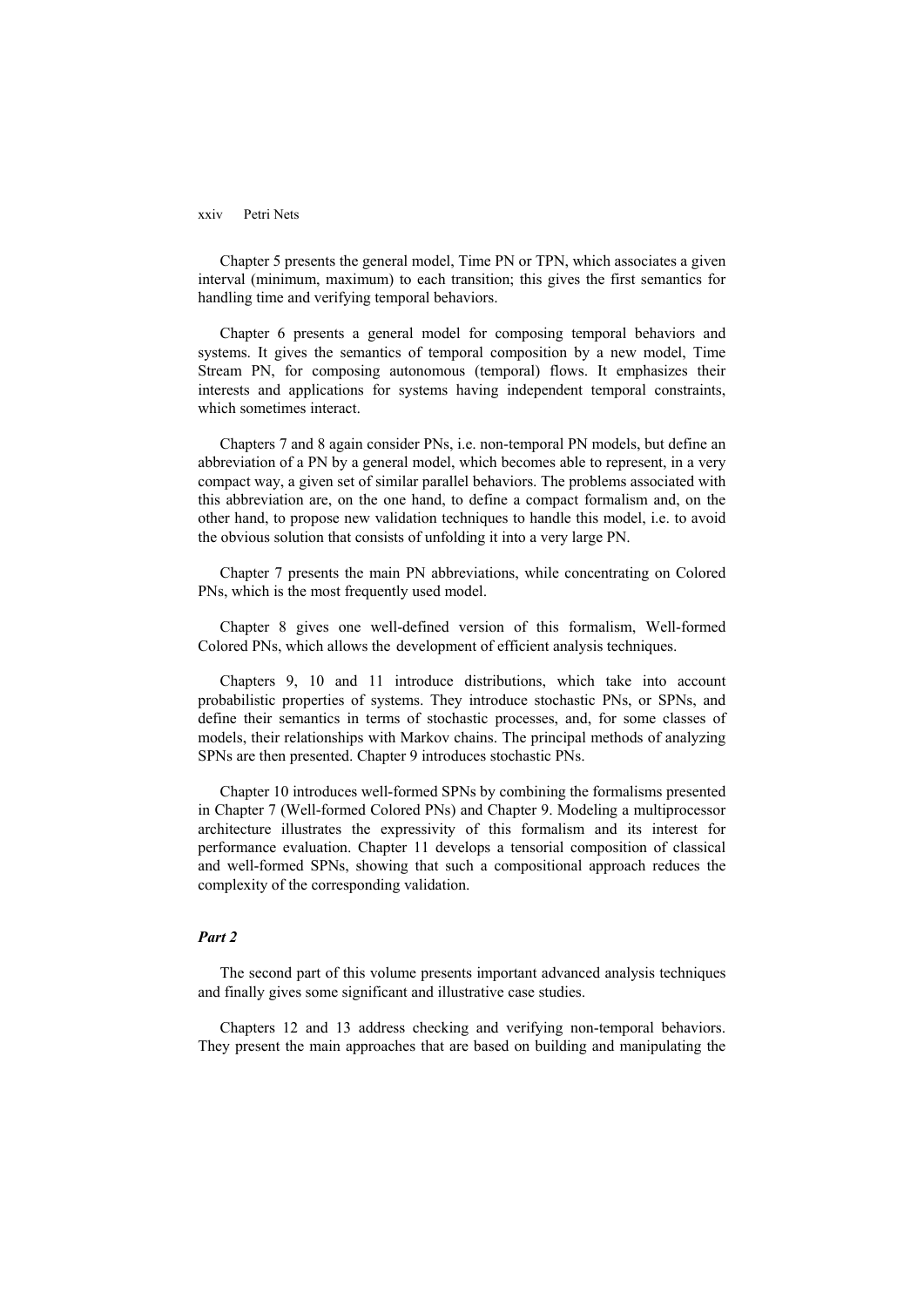# Chapter 1

# Basic Semantics

# **1.1. Automata or state machines**

## **1.1.1.** *Automata and state machine models*

The first models for numerical systems led to the definition of automata, or state machines. Automata or state machines are based on three fundamental assumptions, often implicitly given.

The first two assumptions are as follows:

– There exist, for the considered systems, a concept of global state, a set of these global states, and an explicit representation of these states (i.e. they can be precisely defined).

– There exists a global initial state, and the behavior (operational behavior) of the system starts from this global initial state:

- the behavior moves from the initial state by a set of transitions and goes to other global states, one per transition, called "next states",

- this behavior can be fully described by all the transitions that go from each global state to the next, one per transition, also called next states.

Such a transition between two states will take place when a given enabling event occurs during the evolution of the system.

 $\overline{a}$ 

Chapter written by Michel DIAZ.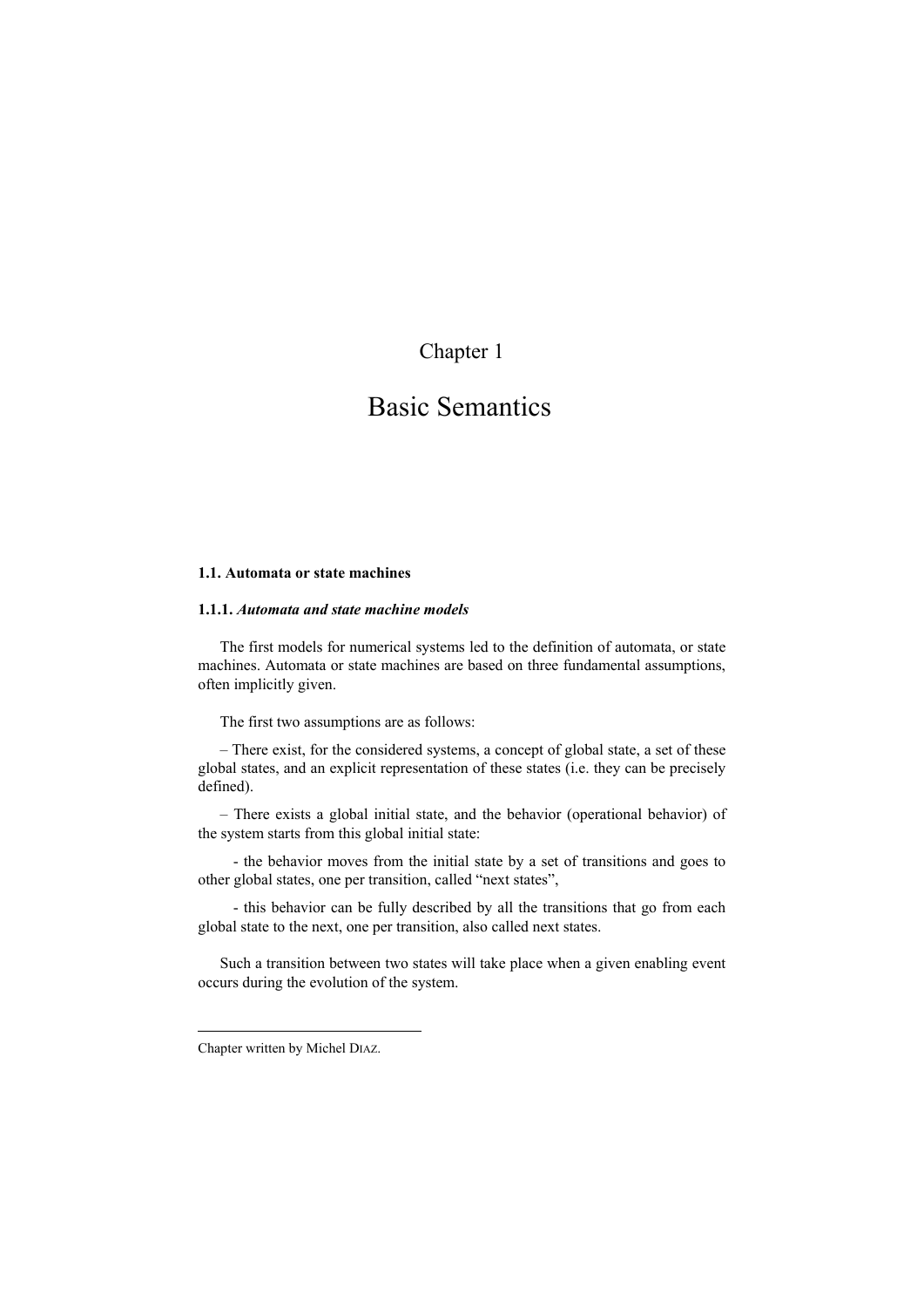The description of the transition (of the corresponding system behavior) will be represented in the model by an arc starting from a "before the event" state and going to a next "following the arrival of this event" state.

As a consequence, the full behavior of the model will be described by a global graph that represents the way the system operates, and defines all possible global states (represented by circles) and all possible transitions (represented by arcs) that exist between these states.

Note that this (behavioral) model is built step by step, starting from a state called "the initial state", a well-defined and specific state from which the behavior starts.

The two preceding assumptions are complemented by a very important one needed to construct the graph, the indivisibility of the transition between two states:

– when one event occurs in a given state and triggers a transition between two states, the transition has to be completed before another trigerring event can occur.

This means there is no state between the present state and the next state, as the system leaves the present state and reaches the next state indivisibly (the state reached when this transition occurs).

In general, automata and sequential machines are related to their environment by inputs and outputs: the evolution of the model depends on the values of the inputs. In particular, the transitions between two states depend on the values of the inputs. In each state, a value of the inputs can trigger or enable the execution of one transition (each input being able to trigger or enable one transition). The outputs are produced either in a state or during a transition (i.e. a pair state/input or a pair arc/output).

As soon as one input in a given state enables a transition, the transition is executed: its execution starts from the *present state* and leads to the *next state*, and produces new values for the outputs.

#### *In this model, the assumption of indivisibility implies:*

– first, that the transition is executed when the significative input of the automata enables the transition; and

– second, that the next state has to be reached before a new input enables a transition in the next state (of the automata or state machine).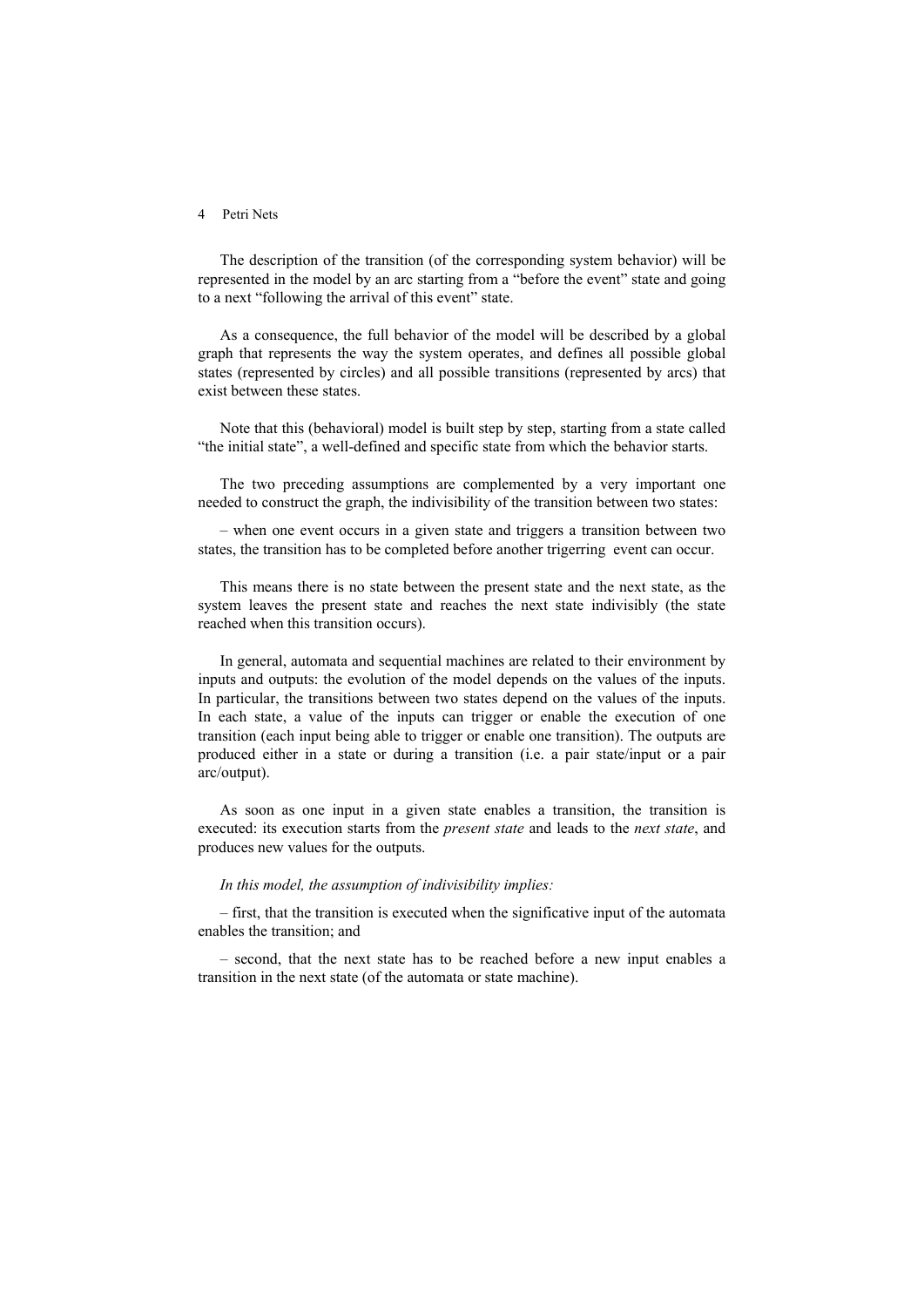Indivisibility with inputs and outputs means that a transition and its outputs (the actions coming from this transition) must be completed before reaching the next state, i.e. before the arrival of an event that can enable one of the transitions starting from the next state (the state newly reached).

Thus, a global behavior of the model can be defined by considering, one after the other, the set of the inputs, transitions, and outputs that define the system execution.

Furthermore, note that the assumption of indivisibility implies that when complex actions (e.g. related to many outputs or to computations) are associated with a transition, these actions must be completed before reaching, and thus defining, the next state.

As a consequence, whatever the actions are, only two global states exist:

– one before the transition, i.e. the starting global state — having for values all values existing at the instant before the transition is executed;

– one after the execution of the transition, the next global state; it has for values the new values of the automata or state machine, i.e. the values either left unchanged by the transition, or modified by the complete execution of all actions associated with the transition

Of course, for these models to represent behaviors correctly, the real behavior of the modeled system must satisfy the assumption of indivisibility, i.e. the behavior of the system must fulfill the indivisibility assumption, to be coherent with the behavior of the model.

Thus, modeling must represent the real indivisibility that exists in systems. Conversely, if some sub-behaviors are not indivisible, they cannot be represented by only one transition, and must be represented by a set of transitions, each of which represents the various indivisible sub-behaviors.

#### **1.1.2.** *Tasks and processes*

Of course, a program or a process can be represented by a state machine:

– the *initial state* is given by the value of the program counter and of the program variables immediately after their initialization;

– the *execution* of a transition is defined by the set of actions that is the execution of the program instruction or intructions associated with this transition;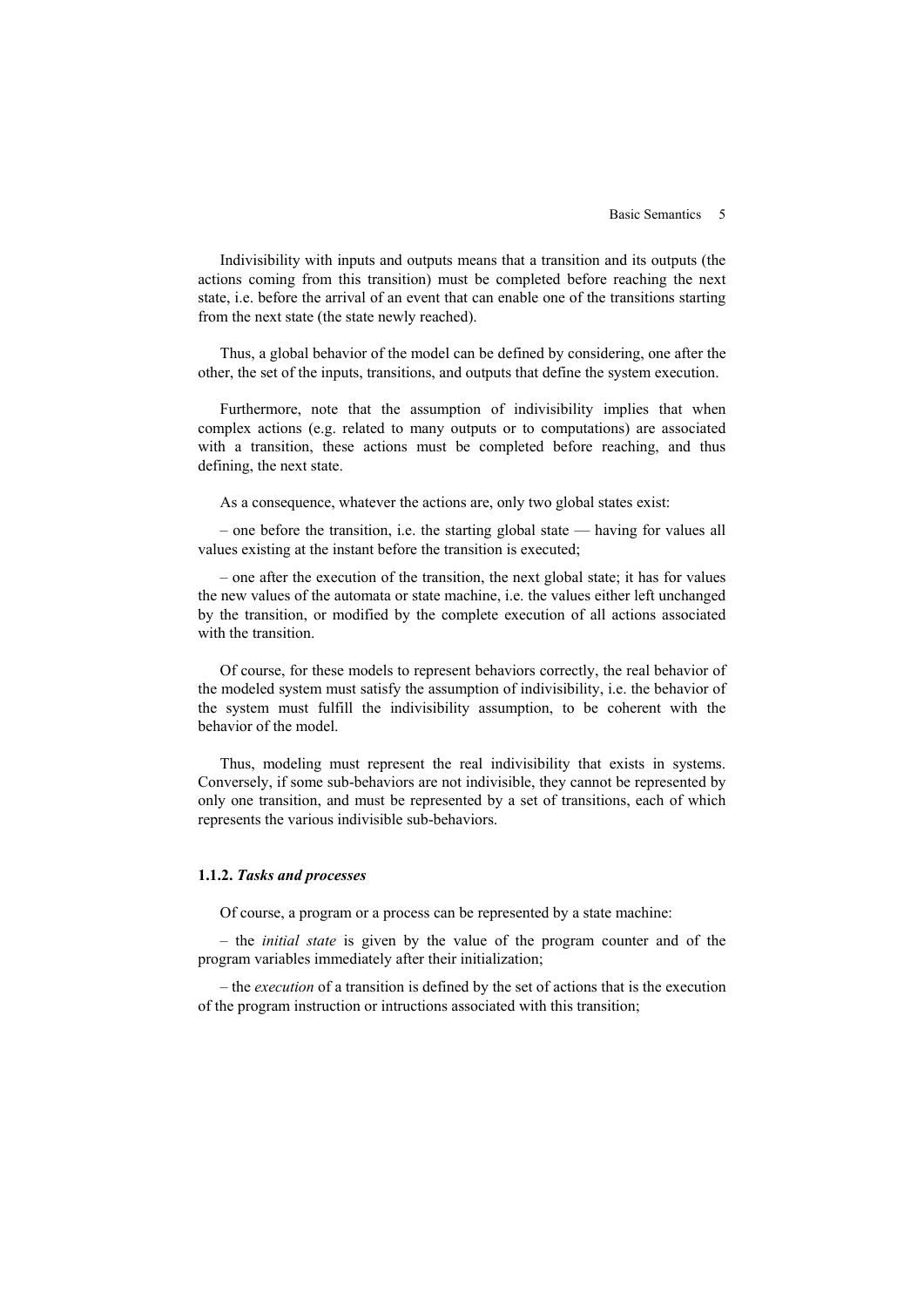– the execution leads to a next state that includes the new values of the program counter and of all program variables that have been modified by this transition.

The assumption of indivisibility can make modeling difficult, and the model must be built carefully: modeled transitions must indeed be indivisible in the real system for the model to represent the real behavior.

Again, any divisible behavior of the system must be broken up into indivisible sub-behaviors, and each of these indivisible sub-behaviors can be represented by a transition. For example, some instructions can be suspended, and their model may have to account for them, depending on the level of modeling, by breaking them up into indivisible subinstructions.

# **1.1.3.** *Some models*

Let us consider the partial and full state machines given in Figure 1.1a, composed of circles for the states and of arcs for the transitions between the states.

Each transition has only one starting state, and only one following state.

Let us suppose that to mark the initial state at the initial instant a *token* is drawn in the state (note that sometimes the initial state is marked by an arrow entering it and coming from no other state).

When a transition is executed, after being enabled by an event, the fact of going from the present state to the next state will be called *executing* or *firing* a transition, and this firing can be represented graphically by passing the token from the present (starting) state to the next (following) state. Note that,for a transition to be firable the token must be in the place which is at the "input of the transition".

A token always exists in the graph, and indicates the present state of the behavior (of the automata or of the state machine), and each state represents a global state of the model (and of the modeled behavior), i.e. a global sequential activity.

In this figure, the notation "A; B" means that "A" is an input and that "B" is an ouput.

From what has been said before, this means that when the token is in the input state of the transition, the arrival of the input event "A" causes the execution of the transition from the present state to the next state, and the firing of this transition produces the output action "B".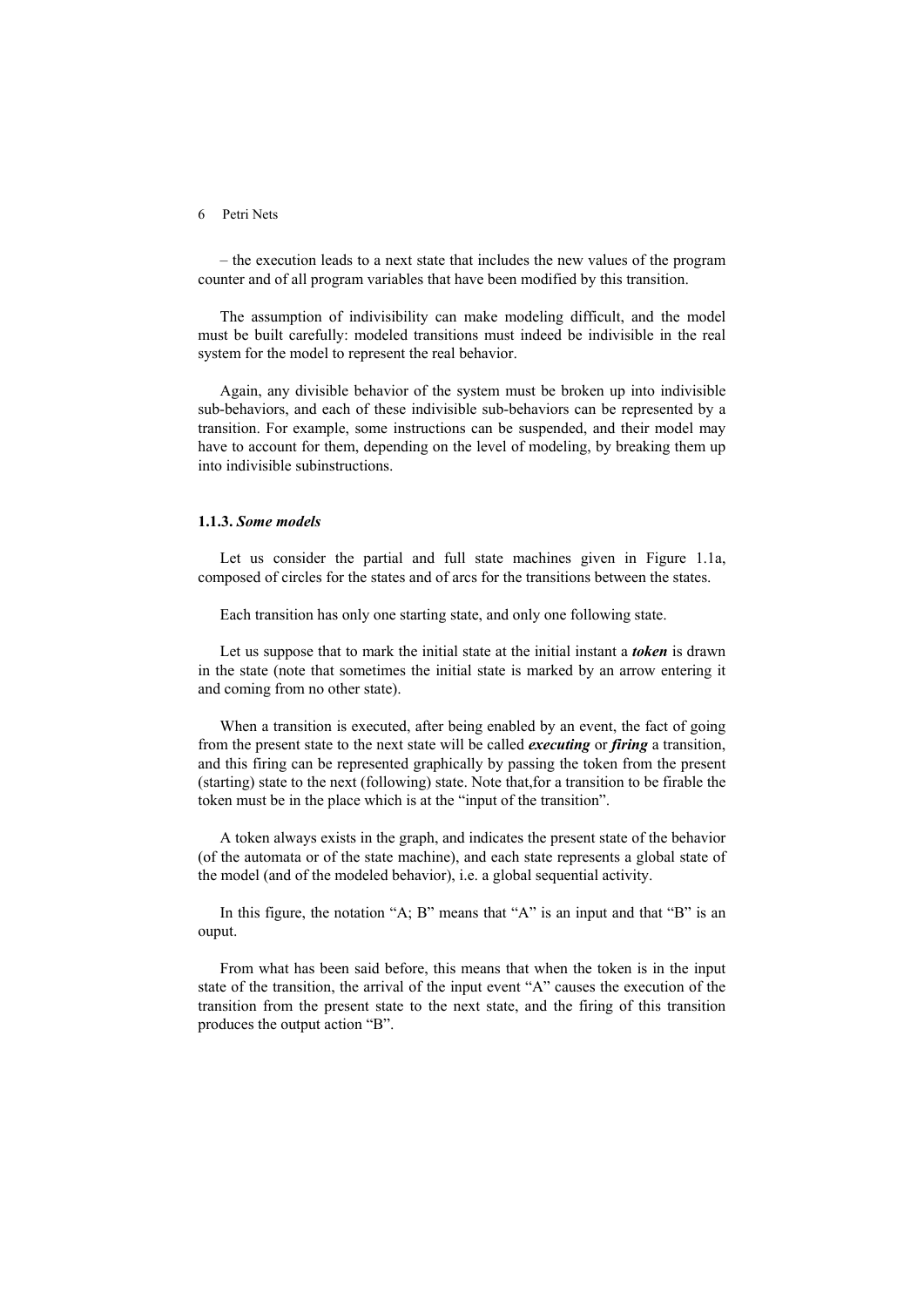

**Figure 1.1.** Simple and extended state machines. a) State machines with:  $\cap$  (ei) =  $\emptyset$ , and s0 *being the initial state; b) extended state machines with variables X (with indivisible semantics), Predicate:*  $P(X)$ *; Action:*  $X' \leftarrow F(X)$ 

Figure 1.1a represents first the general case of a state having a set of next states, each one being enabled by an input ei, and the firing of the transition producing the output oi; second, it gives a very simple automaton, having three states, with one input (0 or 1), and two outputs, also binary. Note that in one state the transition enabled by (the input value) 0 is not given, i.e. it is not specified; the next state is the same state.

Figure 1.1b models a complex transition of an extended state machine with a logical condition, e.g. a step of a program, having the following behavior:

– If, when s1 is marked, predicate  $P(X)$  is true, then the transition is enabled, it can fire, and, when it fires, the program progresses towards its next state, s2. Firing produces the output action, here executing the procedure  $F(X)$ , producing X', the new set of program variables (the new data values). Let us note that P represents the enabling condition of evolution (of firing) and F gives the action of firing the transition for the program variables (new values).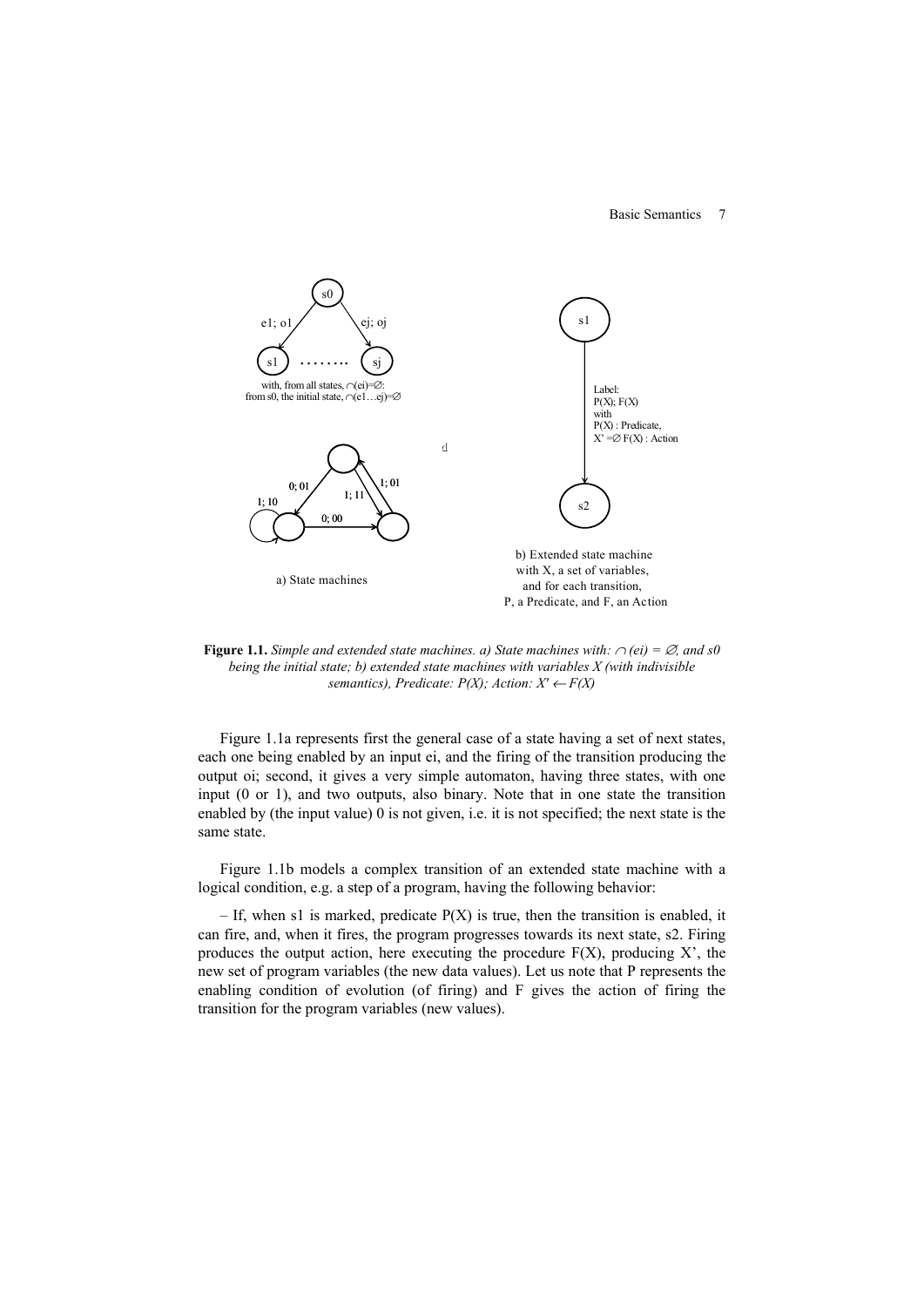## **1.2. State machines and Petri nets (PN)**

# **1.2.1.** *Composing state machines*

Let us consider an extension of the concept of *transition*, given in Figure 1.2. Such a transition, t<sub>i</sub>, will be denoted by a bar or by a rectangle *and can have several input (ingoing) arcs and several output (outgoing) arcs at the same time*: such a transition represents the basic transition of a PN.

*Note that the circles do not represent global states, but local state: they are called the places of the PN.* The tokens in the places also represent local information.

We will see that such a simple extension proves to be particularly powerful for expressing and analyzing parallel and distributed behaviors.

The two main consequences of such a transition are:

– several tokens can exist in the model at the same time (for instance, one per automaton in the simple case of composing basic automata);

– there are no more explicit global states, and the global state of the system is now the set of all places and tokens (partial states): the set of all these places (and in particular the ones with tokens) constitutes the global state of the PN.



**Figure 1.2.** *From state machines to PN: a) arc of a state machine; b) arc of the simplest Petri net, a state machine; c) transition in a Petri net (as seen later, with weight 1)* 

As a consequence, PNs will be graphically represented by a graph having two types of nodes — transitions and places — these nodes being connected between them by *arcs* from places to transitions and from transitions to places. Note that the arcs never connect two similar nodes.

Places having arcs which connect them to a transition T, i.e having arcs connecting these places to T, will often simply be called the input places of T; similarly, the places connected to a transition by arcs going from T to these places will be called output places of the transition.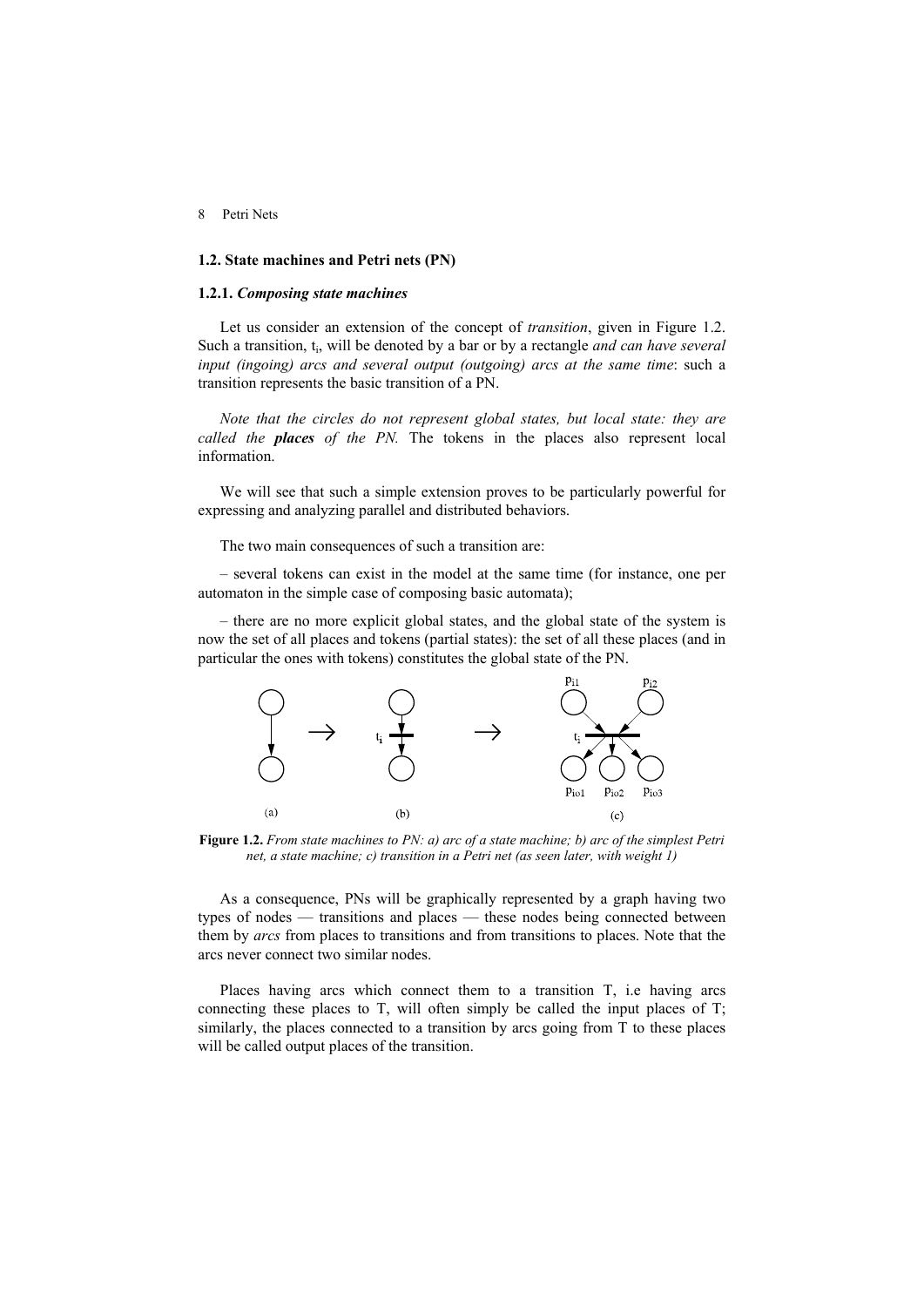Input transitions and output transitions of a place are defined by the same method.

The global state of a PN can be defined by the set of its places, some of them being marked, i.e. having one or, more generally, several tokens, and some others not being marked, i.e. having zero tokens. Each of these places becomes a component of the global state, and is a substate or a partial state of the global state of the system.

*The corresponding token distribution in all places is called the marking of a PN*.

In other words, a PN is a model defined by:

– a set of places, denoted graphically by circles;

– a set of transitions, denoted graphically by bars or rectangles;

– a set of arcs, denoted by arrows, joining places to transitions, and transitions to places; and

– by a distribution of tokens in the places.



**Figure 1.3.** *PN having weights different from 1 on the arcs; firing is indivisible* 

Places are denoted by pi or  $p_i$  or p and transitions by ti or  $t_i$  or T, according to the context.

*Furthermore, weights defined by integers can be associated with the arcs.* 

By convention, when nothing is attached to the arc, an arc will have a weight of value 1; more generally, the weight of an arc can be an integer higher than 1, and its value will be explicitly indicated on the corresponding arc.

Figure 1.3 represents such an extended basic PN, consisting of a transition  $t_i$  and of five places: two input places, and three output places.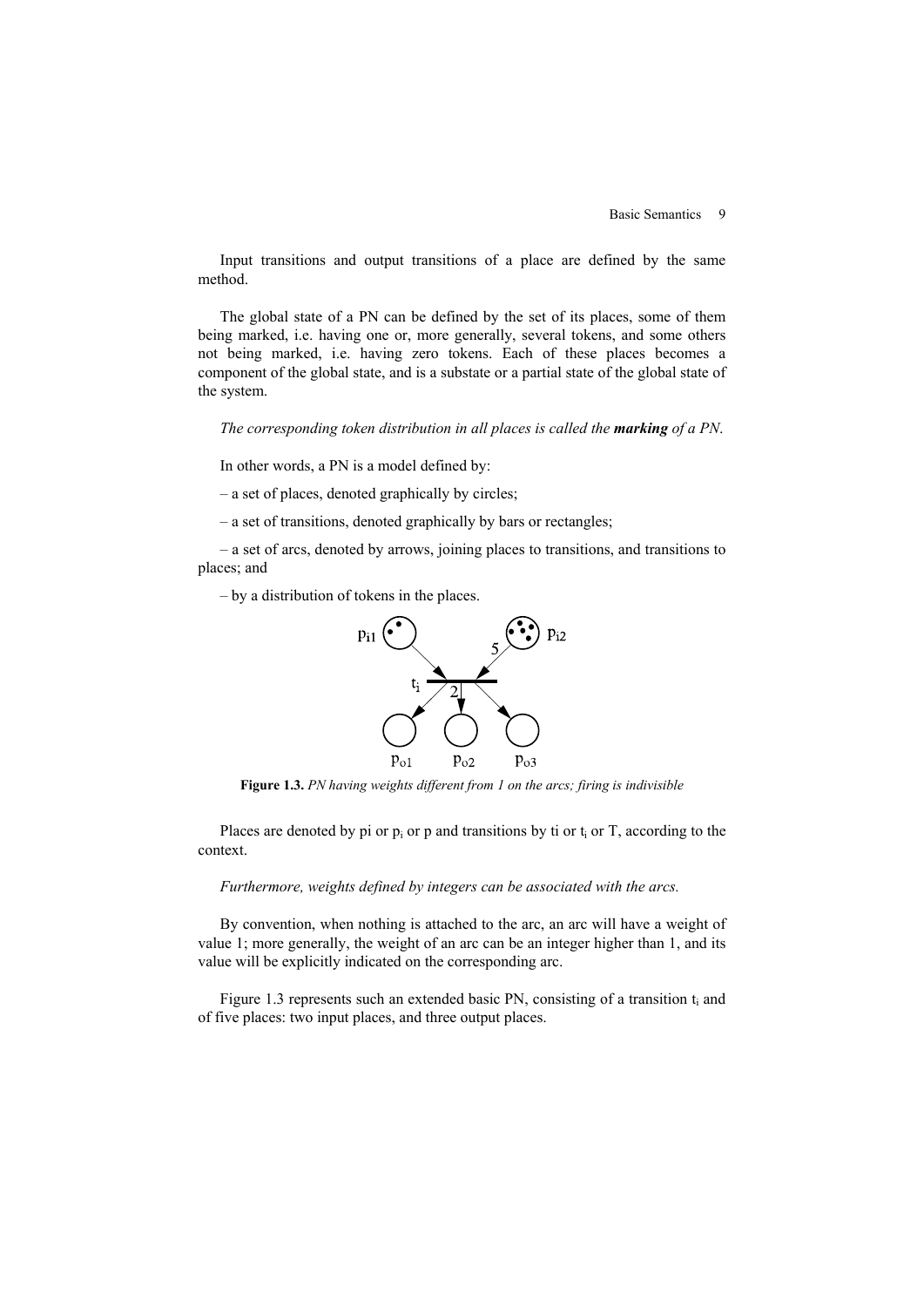In Figure 1.11a the condition that specifies waiting, for the two tasks, is the existence of a token in the ExclMut place. This token, when present in the place, means that the resource is free, allows one task to fire its Alloc-S\* transition, and thus to enter the critical section: the marking of the places  $SC^*$  (SCa or SCb) indicates when a task is in the critical section.

The ExclMut resource is released and made available again when the task leaves the critical section by the firing of la-SC or lb-SC. Note that exclusion follows from the presence of one and only one token in place ExclMut.

The general mechanism of mutual exclusion can be represented in a very elegant way by the PN of Figure 1.11b, with three main places, ExclMut, ATT and SC, and three transitions, Ri-SC (request for entering the critical section by task Ti), Alloci-SC (for Ti to enter the critical section) and li-SC (the critical section is released by Ti).

Each task fires Ri-SC to request access to the critical section, and thus as many tokens as the number of waiting processes are in ATT (this number represents the number of processes that need the critical section and were not allowed to enter it).

Moreover, these tokens are identical, which means that all of them will be treated in an equivalent way: we do not know specifically which process will be selected, or when Alloci-SC will fire, to enter the critical section: the choice is nondeterministic. As the tokens are equivalent, one of them will be chosen and removed from place ATT when firing Alloci-SC.

We will later consider a model to characterize each of the tokens (by coloring the tokens), for instance to identify each of the processes.

#### **1.5.4.** *The reader and writer mechanisms*

Readers and writers need to be synchronized for updating their common data. The corresponding fundamental mechanism is defined by the three following conditions:

– the writing processes must operate in mutual exclusion, because their procedures can modify part of the data;

– the reader and writer processes are also in mutual exclusion, because the readers must read a coherent set of data (in general, data cannot be modified in the middle of a reading);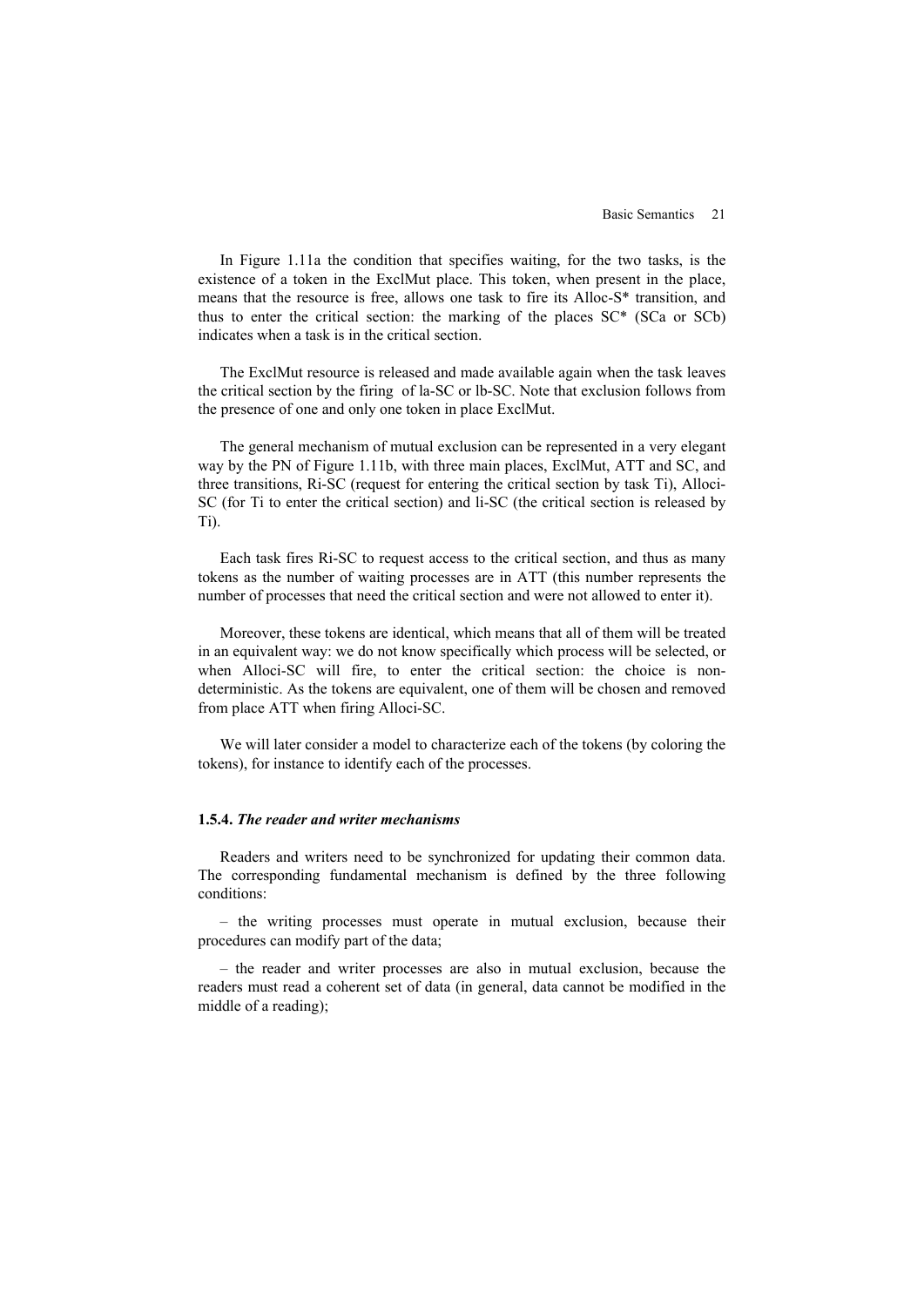– the readers can read in parallel, because the procedures of reading do not modify the data and thus can run freely (in parallel, without exclusion).

Figure 1.12 gives a very subtle, integrated, and clever model of the reader and writer synchronization mechanism.

In the figure, the marking of place RES with the integer value *N*, defines the number of readers that can read in parallel. Note that, by definition, the maximum number of possible parallel readers has to be given, but this value can be as large as necessary (but finite), which ensures the generality of the specification.

A reader is authorized to read when Alloc-lec is fired, and this action removes a token from RES and adds it to LEC: Alloc-lec can be fired N times, which means that N readers can read in parallel.

Then, when at least one reader reads, at least one token has been removed from RES, and the marking of RES is strictly lower than N: the transition authorizing the writings, Alloc-ecr, cannot be fired (because its firing requires N tokens in RES, the arc joining this place to the transition has a weight of N), and this ensures the exclusion between the readers and the writers (when one or more readers are reading).



**Figure 1.12.** *Readers and writers*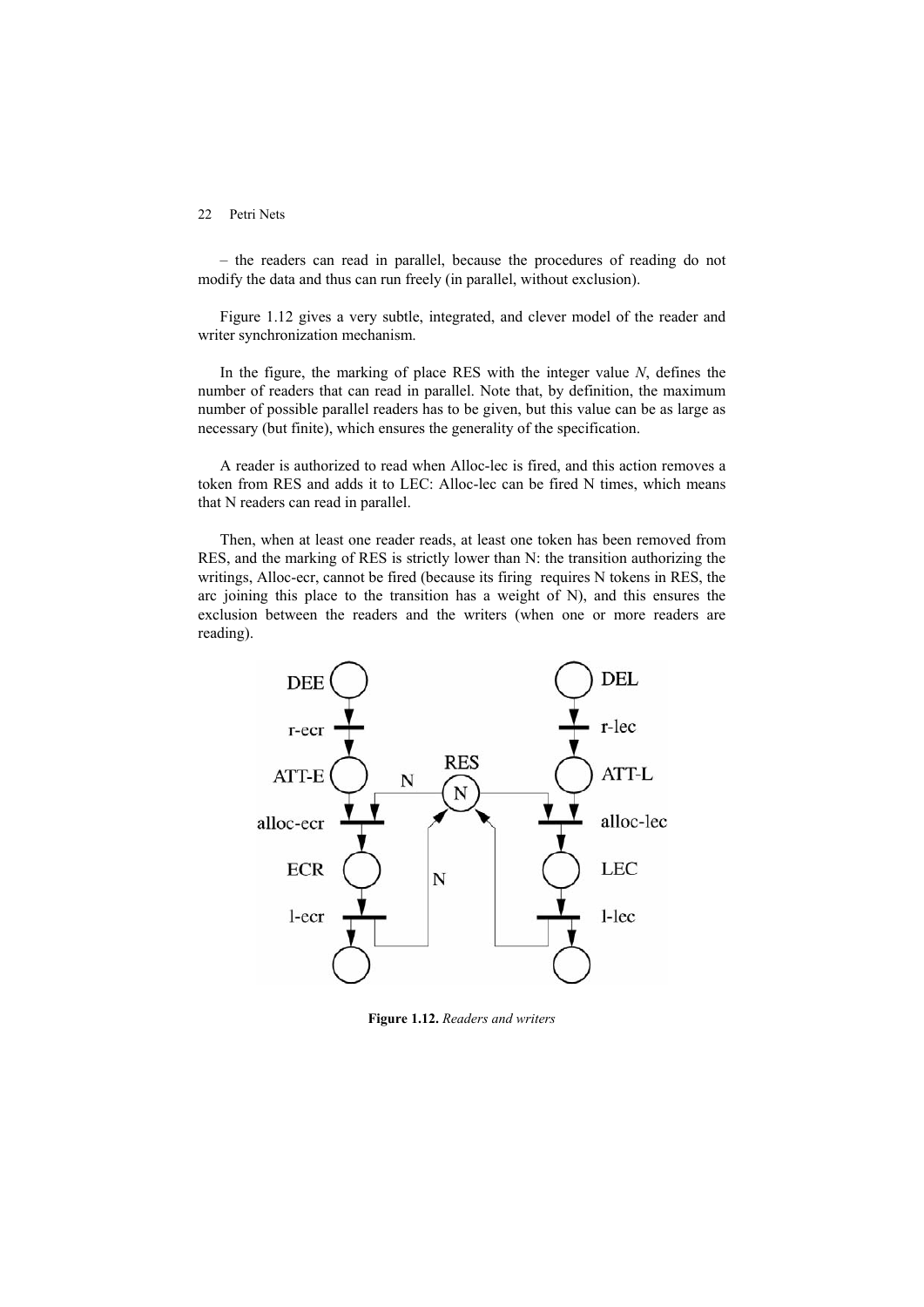Now, if there is no reading in progress, then Alloc-ecr can be fired and the *N* tokens are removed from RES, and RES =  $0$ : transition Alloc-lec becomes unfirable, preventing the readers from reading and enforcing mutual exclusion between readers and writers; in the same way transition Alloc-ecr can no longer be fired as  $RES = 0$ . which ensures the mutual exclusion of the writers between themselves.

Let us note that readers and writers make the requests when places DEL and DEE are marked, by the requests r-lec and r-ecr, then waiting for the authorizations in ATT-L and ATT-E.

Finally, note that when (exclusive) writing is completed, firing l-ecr gives back N tokens in RES, which re-initialize the reader and writer mechanisms.

Let us emphasize the compactness and the power of this model, which gives a very high level and very easily understood specification.

As we saw earlier for mutual exclusion, note that there is no priority given to the readers or to the writers (to places ATT-L and ATT-E). For example, if several processes of the two classes are waiting for authorization to enter the critical exclusion section at the same time, one of them will be selected in a nondeterministic way (we will see in Chapter 7 that it is possible to express token identity and conditions using colored PNs).

# **1.5.5.** *Bounded buffers*

A model of the bounded buffer is given in Figure 1.13. In its initial state, the producer produces its information (e.g. a message), when firing transition prod, and then can store the information in the buffer by firing transition deposit. This pair of actions can be repeated up to a maximum of N times, i.e. as long as there are tokens in place FREE: the marking of place FREE is then equal to the maximum length of the buffer, or the number of possible writings (N in the initial state). Then, consumer Tb has the authorization to read one piece of information (e.g. a message) as long as there is at least one token in OCC, i.e. as long as there is at least one piece of information stored in the buffer: consumption is allowed as long as place OCC has at least one token. When all information has been consumed, or at the initial state when there is no information stored,  $OCC = 0$  and the action "consume" is impossible.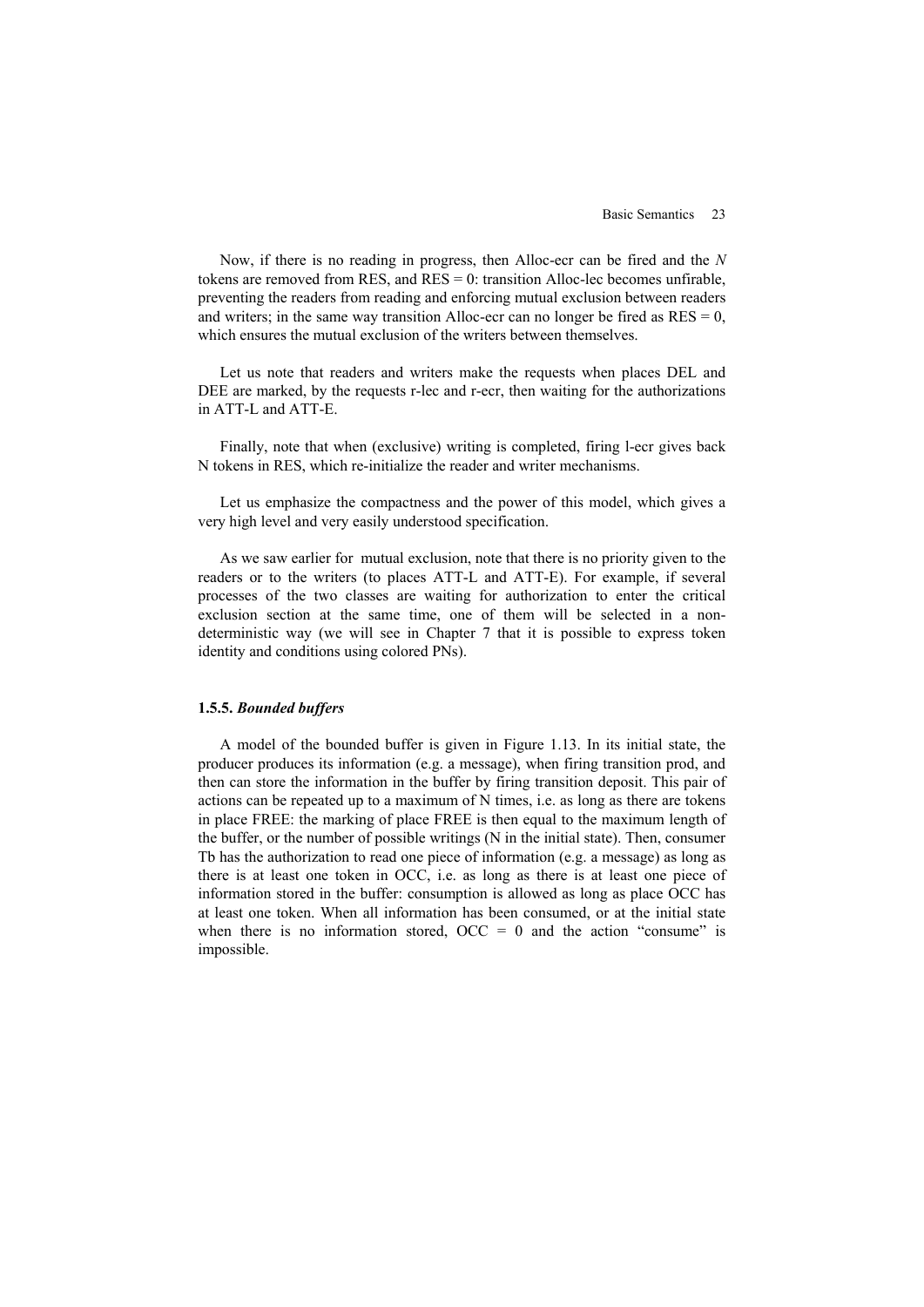

**Figure 1.13.** *A bounded buffer* 

# **1.6. Conclusion**

This chapter introduced place-transition PNs, the basic PN model. Fundamental and very elegant examples of how to model the specification of important synchronization and communication mechanisms were also given.

Let us emphasize that proposing a specification model is extremely easy, but defining a "good" model, i.e. a simple, clear and easily understood model, able to specify in a very concise way the considered mechanism, often proves to be extremely difficult.

Moreover, after having developed many models, it will be understood that the ones described in this chapter came after many proposals, and they show a powerful conceptualization of the corresponding mechanisms.

In the next chapter, before formally studying the properties of PNs, we will consider some more illustrative examples in communications protocols, an important field of application.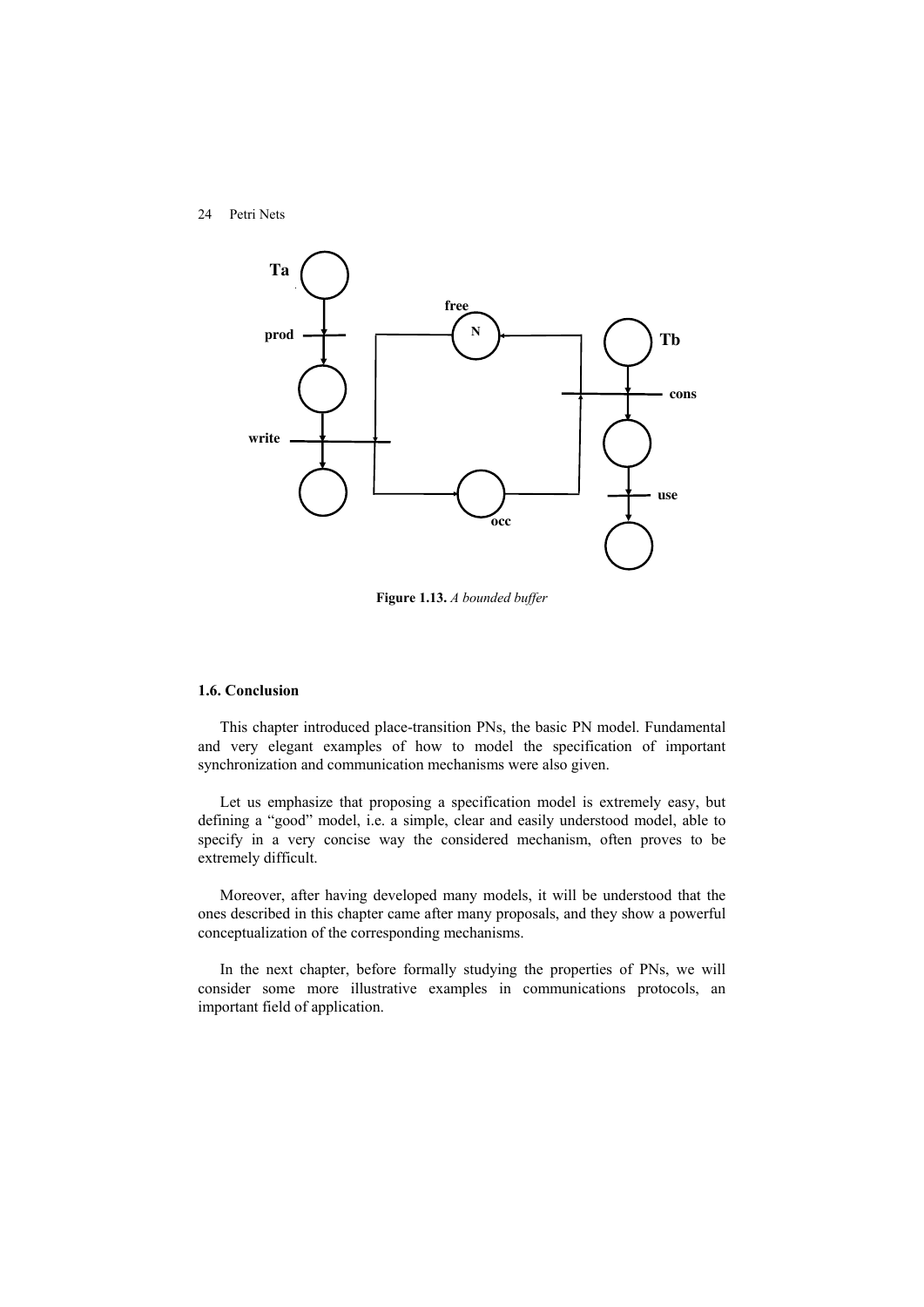Chapter 2

# Application of Petri Nets to Communication Protocols

# **2.1. Basic models**

Communications protocols define the set of rules of various degrees of complexity that are needed to exchange messages between two or several communicating entities. Because of their importance in distributed systems, this chapter presents two basic reference examples for modeling and analyzing protocols.

Let us first consider a simple exchange of messages between two entities. In this case, the global communication model must define, in a precise way:

– the behaviors of the two entities (e.g. programs) that exchange messages;

– the *exchange semantics* between the sending and the reception of each message.

Figure 2.1, where "!" and "?" respectively denote the sending and the reception of a message, considers two processes, P1 and P2, that need to send and receive a message (or more simply a signal) E. This figure presents the two actions in the processes P1 and P2, and the three simplest solutions that can be used to model the exchange between the two entities, while passing information or not, i.e.:

– (a) *transition merging*, i.e. merging the sending and receiving transitions, this model being symmetric;

 $\overline{a}$ 

Chapter written by Michel DIAZ.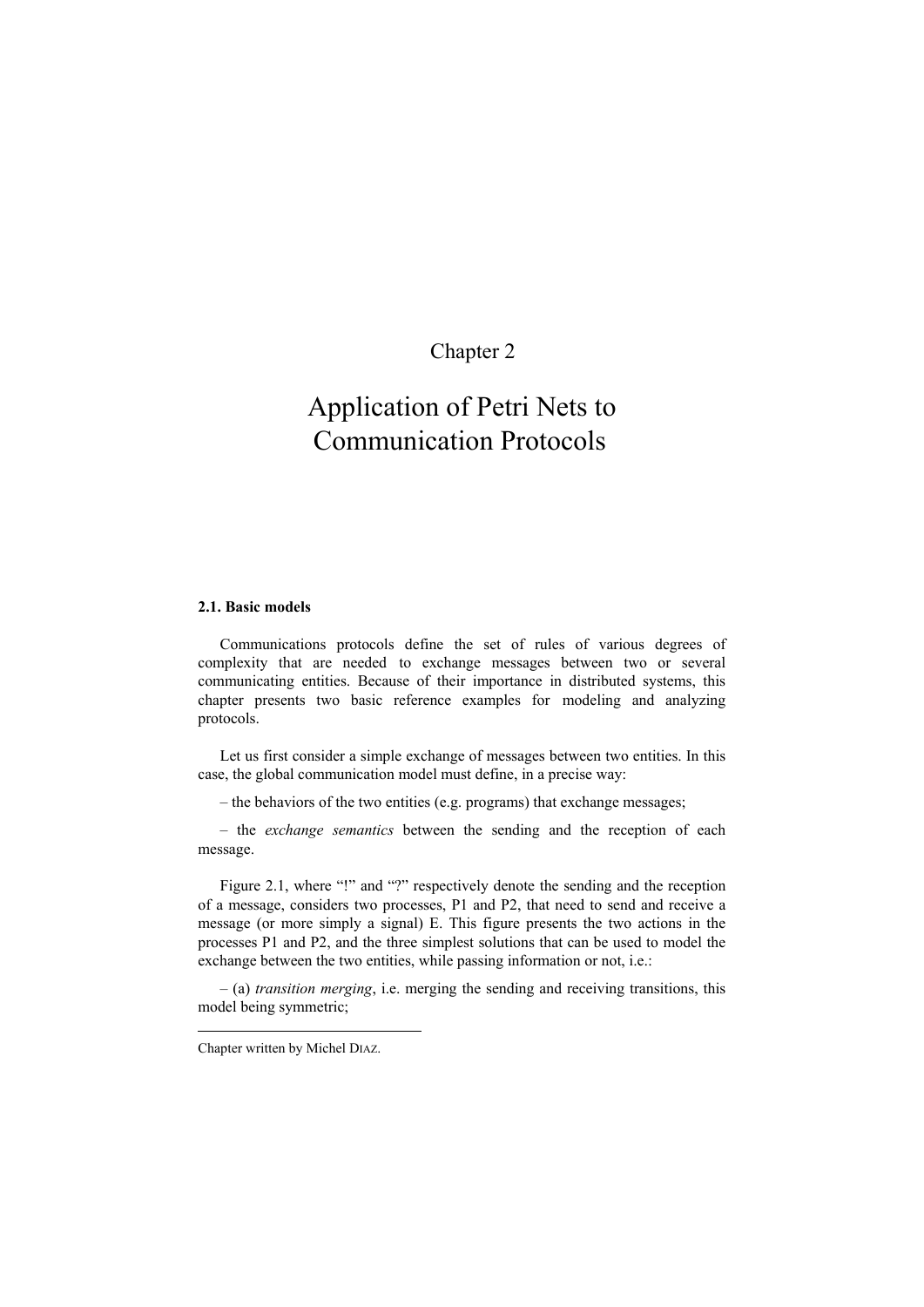– (b) using a *shared place*, now an asymmetric model; and

– (c) *acknowlegdement* communication, also asymmetric.



**Figure 2.1***. Interconnections of automata and PN, with process P1 and process P2: a) merging; b) shared place; c) request acknowlegdement* 

Transition merging (Figure 2.1a) is a model that defines a strong synchronization mechanism between two entities, because the behaviors of each of these entities must be in the same (precise) state, i.e. waiting, before exchanging the message. Note that at the instant of this synchronization, a passage of values can take place, but it is not represented in the model given in Figure 2.1a; if we want to represent it, its model must be added explicitly (using the model given in Chapter 7).

The communication model using a shared place (Figure 2.1b), explicitly shows two actions: the sending of a message by an entity and the reception of this message by the other. When the shared place E is marked, this means that the transmitted message has been sent, but has has not yet been received, i.e. is in transit in the medium or in the communication network. Also, note that the message can be without data content as in the given model, and the passage of values has to be added if needed.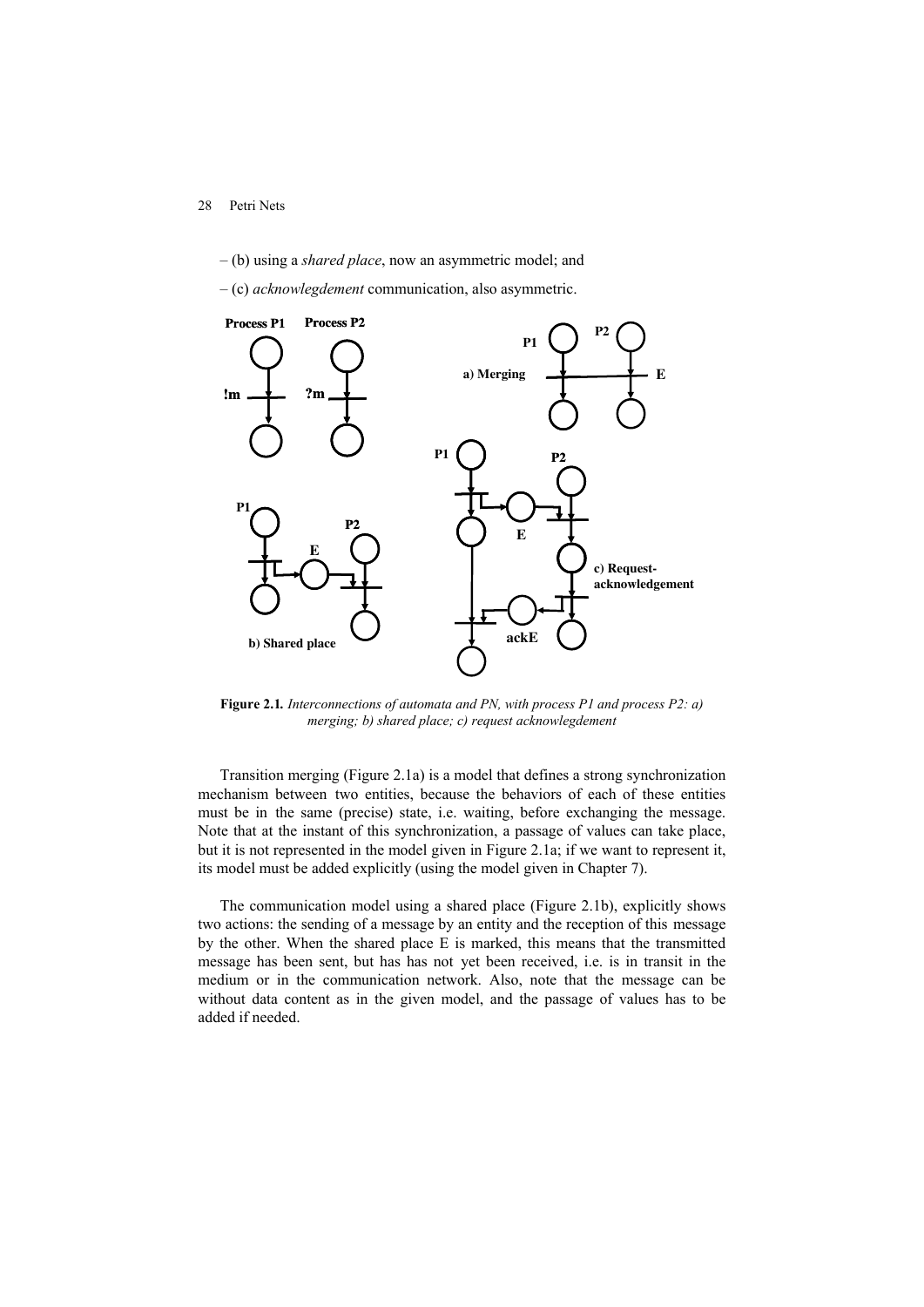#### Application to Communication Protocols 29



**Figure 2.2.** *A simple example of communication connection establishment* 

Finally, request–acknowlegdement (Figure 2.1c) explicitely expresses that the transmitter, before continuing its processing, has to wait for an acknowlegdement (sent by the receiver) that acks the message reception. By extension, sending a signal or information has to be followed by the reception of an acknowledgment (again, the representation of data is not given).

# **2.2. A simple establishment of a connection**

In order to illustrate the interest of these models and of their properties, let us consider Figure 2.2, which represents a simple protocol for *connection management*: process P1 on the left can open a connection by sending message A1, and process P2 can also open the connection by sending message A2; nevertheless, only P1 has the right to close the connection, by sending message B.

# **2.2.1.** *Different global semantics*

In order to analyze the behavior of these two simple architectures, we must connect P1 and P2 and define their interactions. This means that we must specify the semantics of the exchanges, i.e. the semantics which precisely and explicitly express the way a sending transition is connected to its corresponding receiving transition.

For simplification, let us assume in this example that the communication or *interaction semantics* are the same for all the send–receive transition couples (note that this assumption is not true in the most general case, in which each couple can have a particular semantics, but it is quite often used in real systems).

Now let us consider, for Figure 2.2, the three possibilities given in Figure 2.1, i.e. transition merging, shared place and request–acknowlegdement. Then, Figures 2.3a, 2.3b and 2.3c present the corresponding three global models, i.e. the models obtained by replacing the three send–receive pairs in Figure 2.2 by the three models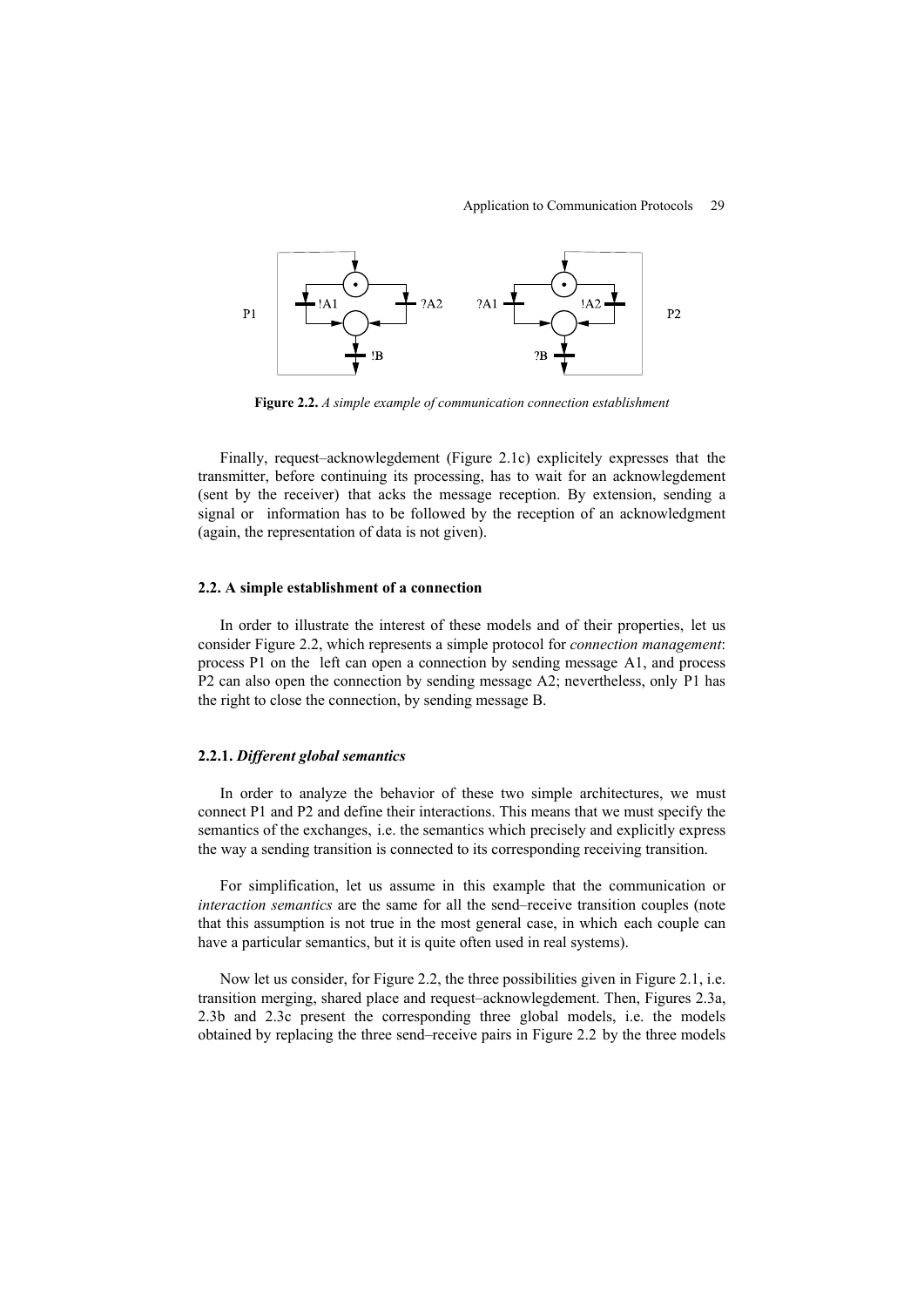in Figure 2.1. It clearly appears that the corresponding global PNs are different, so they may have different behaviors.

Figure 2.4a gives the reachability graph *G* of Figure 2.3a, and Figures 2.4b and 2.4c give a subset of the *G* graph in Figures 2.3b and 2.3c. It is interesting to note that:

*– G* in Figure 2.4a behaves correctly;

*– G* in Figure 2.4b shows that places A1 and B can receive an arbitrarily large number of tokens, which are generated by the firable sequence, which can be infinite: !A1; !B; !A1; !B; !A1; !B; !A1; …. As all real implementations are finite, this behavior is likely to go beyond the allocated real resources, and it is said that it is not *bounded*, so incorrect;

*– G* in Figure 2.4c contains a behavior that, by firing ( in any order) !A1 and !A2, leads to the marking in which the places AT1, A1, AT2 and A2 are marked. In this (global) marking, no transition is firable; in fact, the PN has now no firable transition, and thus the model (and the modeled system) is fully blocked, and said to be in *deadlock*. Of course, such a behavior is incorrect and has to be checked and avoided.

## **2.2.2.** *Conclusion*

Two quite important conclusions can be derived from this example.

1. For such a very simple protocol, according to the communication models, the resulting global analysis leads to three different graphs (and behaviors), that show very different properties, defined later as:

(a) having a limited (*bounded*) number of tokens in each place (later called boundedness) and where all transitions can always be fired (later called liveness); when the maximum number of tokens in a place is equal to 1, the PN will be said to be *safe*;

(b) being not bounded (able to have an unlimited number of tokens) and *live*;

(c) bounded and with some transitions no longer firable (called not live), and furthermore in this example transition can no longer be fired (called in deadlock).

Let us emphasize that, as the last two cases can lead to potential and real *implementation problems*, the knowledge resulting from defining and analyzing the full behavior shows why there is interest in global models.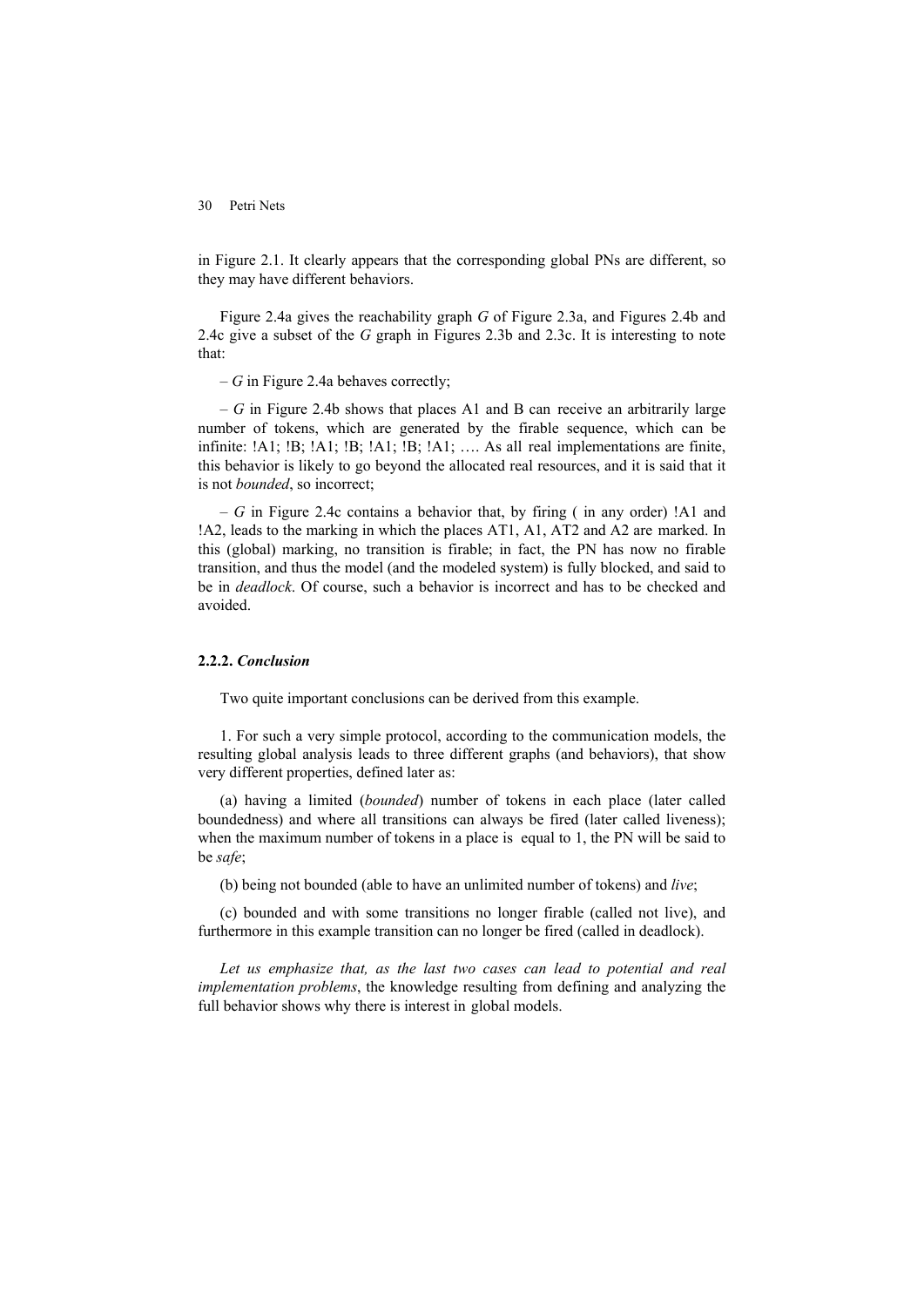# Chapter 6

# Temporal Composition and Time Stream Petri Nets

#### **6.1. Time, synchronization and autonomous behaviors**

Petri nets (PNs) are used to specify basic functional behaviors, in particular synchronization, waiting and sequence, and transitions and places are fully or partially ordered, but without using explicit temporal values.

Furthermore, time Petri nets (TPNs) have been defined for systems whose behavior depends on real and explicit values of time. For example, for expressing the duration of actions, or some relationships between some occurrences of actions, temporal parameters are needed. It has also been shown that TPNs allow the designer to specify a great number of these problems, in particular for the durations of actions and for time-outs.

Nevertheless, it appears that TPNs are not fully adapted to the specification of some systems, in particular the ones related to *multimedia systems*, because they contain some complex events that have inherently sophisticated temporal behaviors.

More precisely, these advanced systems possess complex objects, which are defined by a well-defined *autonomous temporal behavior*. For example, voice, music, and video are such objects. Their behavior is made up of simple presentation

 $\overline{a}$ 

Chapter written by Michel DIAZ and Patrick SÉNAC.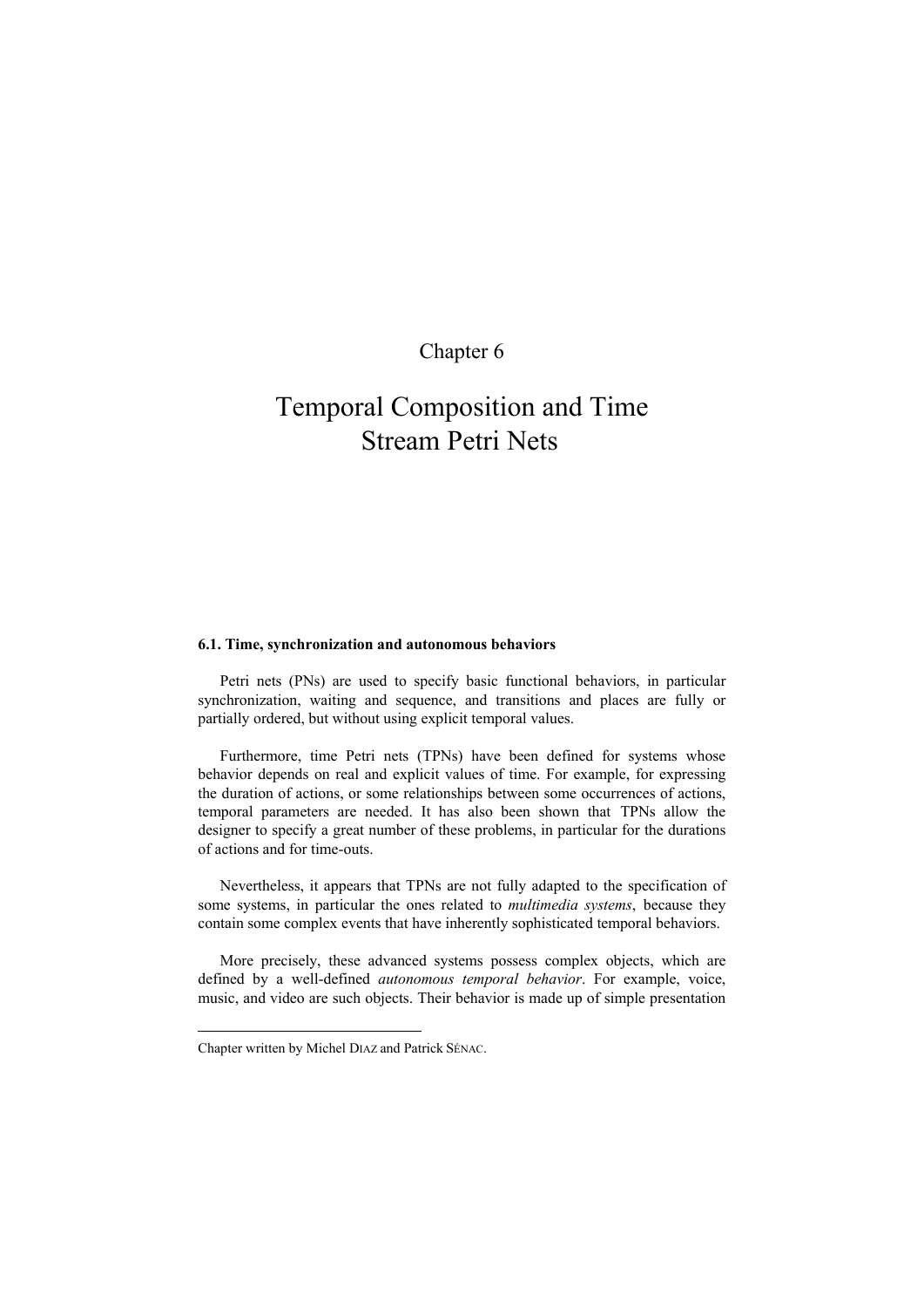actions, i.e. sending a voice, music, or video sample (an image, or frame, in this latter case) to some appropriate peripheral devices. To be correct, these presentations must follow a very well-defined temporal schedule, e.g. the presentation of 25 frames per second for a video flow. In complex multimedia systems, the behaviors of the different flows may also need to be co-ordinated, for example by synchronizing voice and video for lip-synchronization in movie-like presentations.

These new objects will be called "streams", in order to emphasize their temporal behaviors, which causes them to behave in a way similar to a stream.

### **6.2. Limitation of time PNs**

In TPNs, firing a transition is defined by fulfilling the three following conditions:

(i) the considered transition must be enabled;

(ii) counting the time starts at the instant at which the transition is enabled;

(iii) firing takes place in the interval  $[q_{\min}, q_{\max}]$ , when the transition is continuously enabled during the interval (between these two values).

Let us now take the example of a transition having two input places. By analyzing its behavior in depth, it appears that the firing condition of the TPN implies a subtle constraint, with has to be well understood: *the behavior of the two input places are not temporally autonomous and neither of them has independent temporal behavior.*

This observation comes from the formal definition of firings in TPNs:

– firing starts by waiting for the transition to be enabled, that is waits for a nontemporal synchronization of the token in the two input places (as in a PN);

– and then, and only then, when the transition is enabled, the semantics start the timer, and as this counting is related to the temporal interval associated with the transition, the timer applies to all input places: it follows that the behaviors of the tokens are not independent.

#### **6.3. Temporal composition**

As there is no temporally independent synchronization in TPNs, firing can be decomposed as follows:

– firstly, enabling is a logical synchronization, a logical composition defined by T, without any reference to time;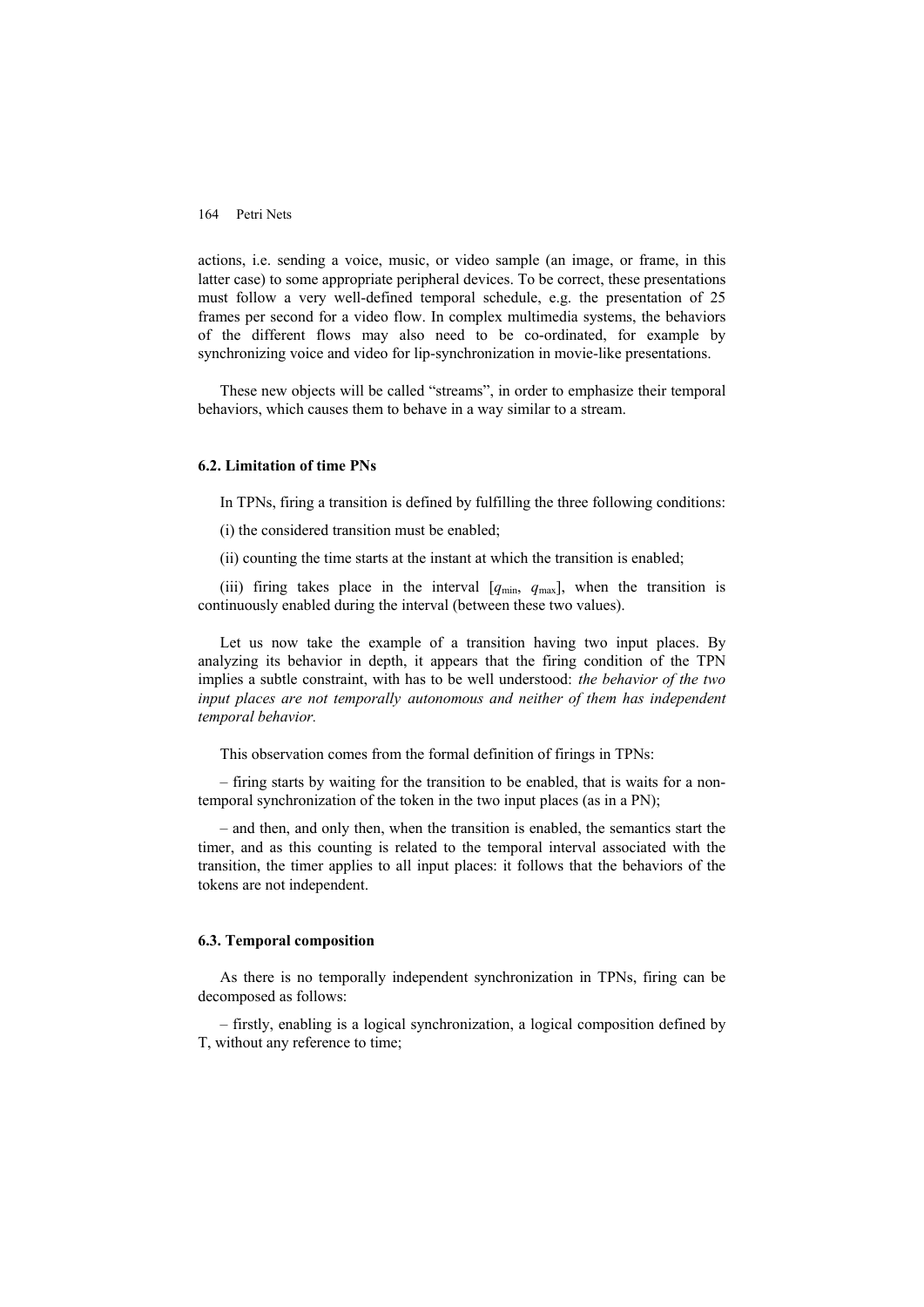– and then, secondly, the temporal behavior starts, i.e. waiting during a certain amount of time, but this is done in an identical way for all input places of T, and the tokens will be deleted from all input places by the firing, and at the same time.

#### As a consequence:

– the tokens do not have an autonomous behavior and they cannot model temporally independent behaviors;

– moreover, these behaviors cannot of course be composed while keeping their particular temporal characteristics.

This modeling and composition problem was solved by introducing time stream PNs in [DIA 93, DIA 94, SEN 95, SEN 96].

Let us show how TPNs can lead to temporal composition.

# **6.4. Temporal composition and temporal synchronization**

# **6.4.1.** *The semantics of "waiting"*

The unit of time is global in TPNs, but counting time is local to a transition when it is enabled, because the implicit (waiting) timer related to the firing is started when the transition is enabled.

In particular, this implies that the waiting time is not related to the behaviors of each token (tasks or processes) but to a waiting of all of them occurring *after* their logical synchronization (Figure 6.1a).



**Figure 6.1.** *Intervals in TPNs and STPNs*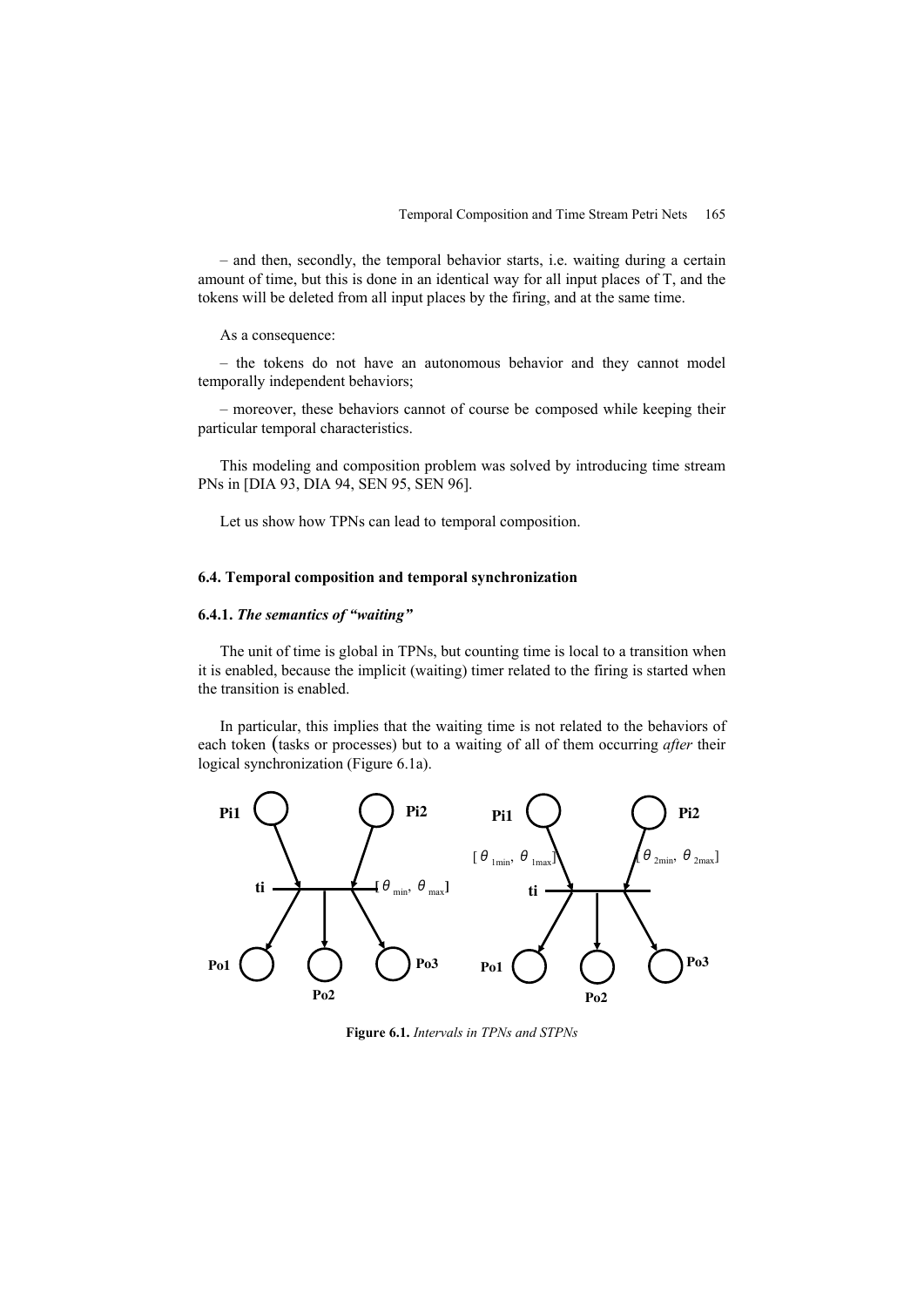# Chapter 7

# High Level Petri Nets

# **7.1. Introduction**

Place/transition nets define a simple and powerful theoretical framework for studying concurrency problems. Moreover, they are supported by a large number of available tools for specifying and analyzing concurrent systems in large application domains. However, this formalism emphasizes control while overlooking data structures: it is easy to model and analyze control problems but difficult to deal with large numbers of objects belonging to many classes and to integrate definition and manipulation in the specification. Moreover, for large nets it is difficult to take advantage of the symmetries of objects inside each class to synthesize the analysis of their behaviors. To cope with this, without modifying the semantics of the Petri net, several abbreviations have been proposed. These high level formalisms attach new information to nodes, arcs and tokens, to obtain new dense behavioral semantics using these parameters, but a key point is to remain able to "unfold" these abbreviations to obtain large classical Petri nets showing the same behaviors. Indeed better efficiency is obtained for high level formalisms which allow direct analysis (avoiding unfolding the net) and even a parametrizable one. Moreover, they enable object symmetries to be well exploited.

These formalisms differ by a greater or lesser degree of natural syntax and by parametrization modes. In particular, we may cite colored nets [JEN 91], predicate/transition nets [GEN 81], algebraic nets [REI 87, REI 91], well-formed nets [CHI 91, CHI 93], and object-oriented nets [LAK 02]. Well-formed nets have led to symmetric nets, which are now a standard (IS/IEC 15909 [HIL 06]). Many tools

Chapter written by Claude GIRAULT and Jean-François PRADAT-PEYRE.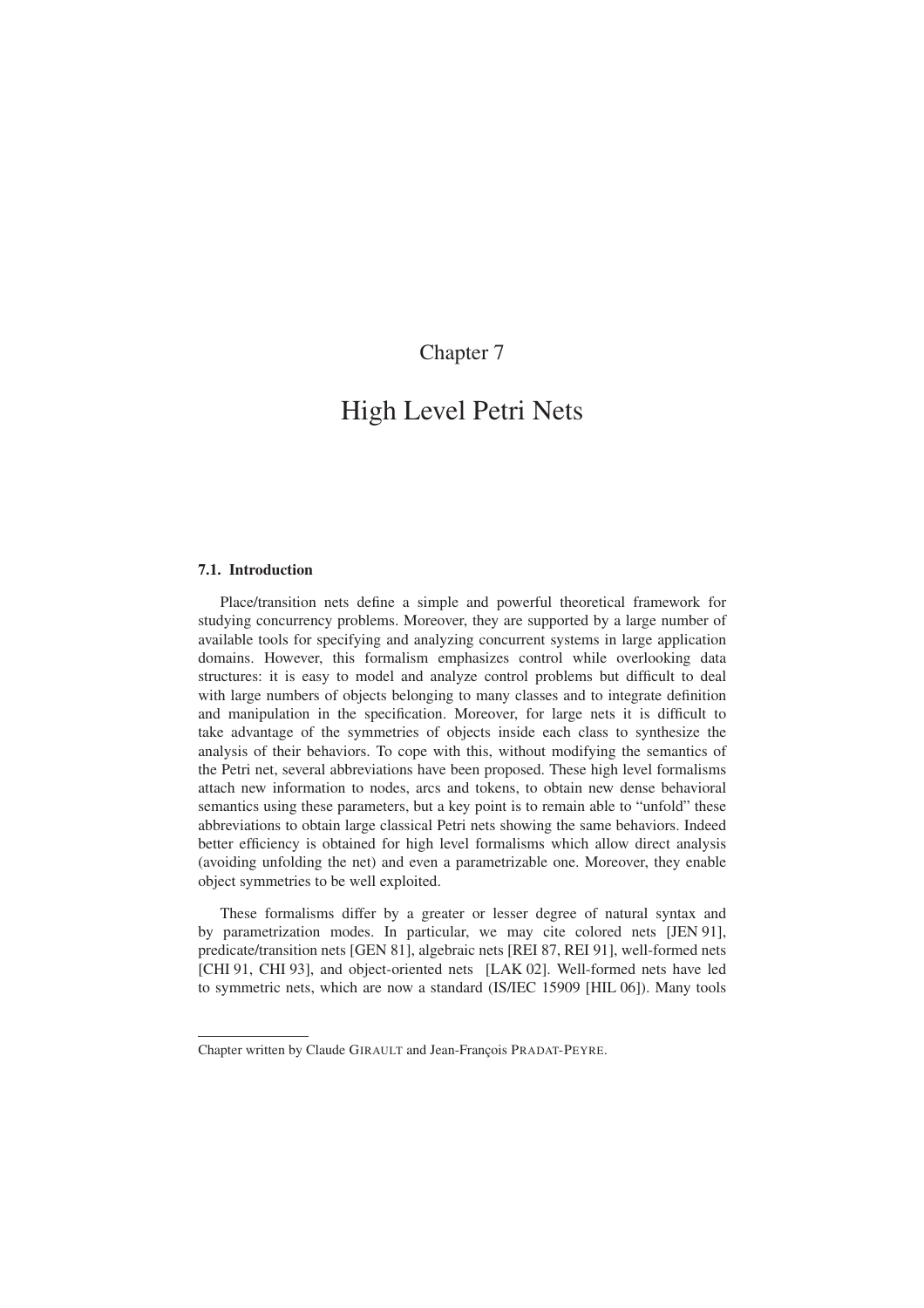are now available for them, such as CPN-AMI [KOR 99], Design/CPN [KRI 98], GreatSPN [CHI 95] or Prod [VAR 97].

In this chapter, we focus on colored nets and well-formed nets (WN), which both have the same power of expression:

– Colored nets are characterized by a simple functional semantics: colored information is associated with tokens and firings, while the values of arcs are functions of colors. These functions specify the number and the colors of the tokens that are consumed and produced by each particular transition firing, with the convenient choice of its color parameters. Since there is no syntactical constraint on these functions, modeling is simplified but direct analysis techniques are difficult or impossible to construct.

– Well-formed nets are a functional and parametrized extension of Petri nets where the functions of colors are restricted to compositions of a few elementary functions (*identity, successor* and *diffusion*). Moreover, the color values must be tuples of values from basic sets called classes. The benefits of this limited syntax are the parametrized extension of classical analysis techniques (such as invariant calculus and structural reductions) and also the development of more general approaches (such as the symbolic reachability graph).

After an informal introduction (section 7.2) presenting several examples of high level nets, we define and illustrate colored nets (section 7.3), then well-formed nets (section 7.4), for which analysis techniques will be presented in Chapter 8. We finally look at two higher level formalisms: interpreted Petri nets and algebraic nets (section 7.5).

#### **7.2. Informal introduction to high level nets**

For a simple client-server system, its place/transition model roughly describes the exchanges between processes but fails to study their individual behavior. This drawback has motivated the definition of colored nets, which attach extra information to the tokens, nodes and arcs. With the same underlying graph of the net, colored models of the system are able to distinguish the behaviors of clients and servers. Furthermore, it is possible to systematically expand a colored net to reconstruct an equivalent (unabbreviated) place/transition net. A model of the alternate bit protocol shows the ability of colored nets to concisely describe the management of data structures.

#### **7.2.1.** *A client-server model*

The following place/transition net motivates colored nets by showing some difficulties encountered by designers in describing the behaviors of multiple system entities. Net R1 (Figure 7.1) models two clients connected to one server, but it may be parametrized to more clients and also generalized to more servers by adding tokens.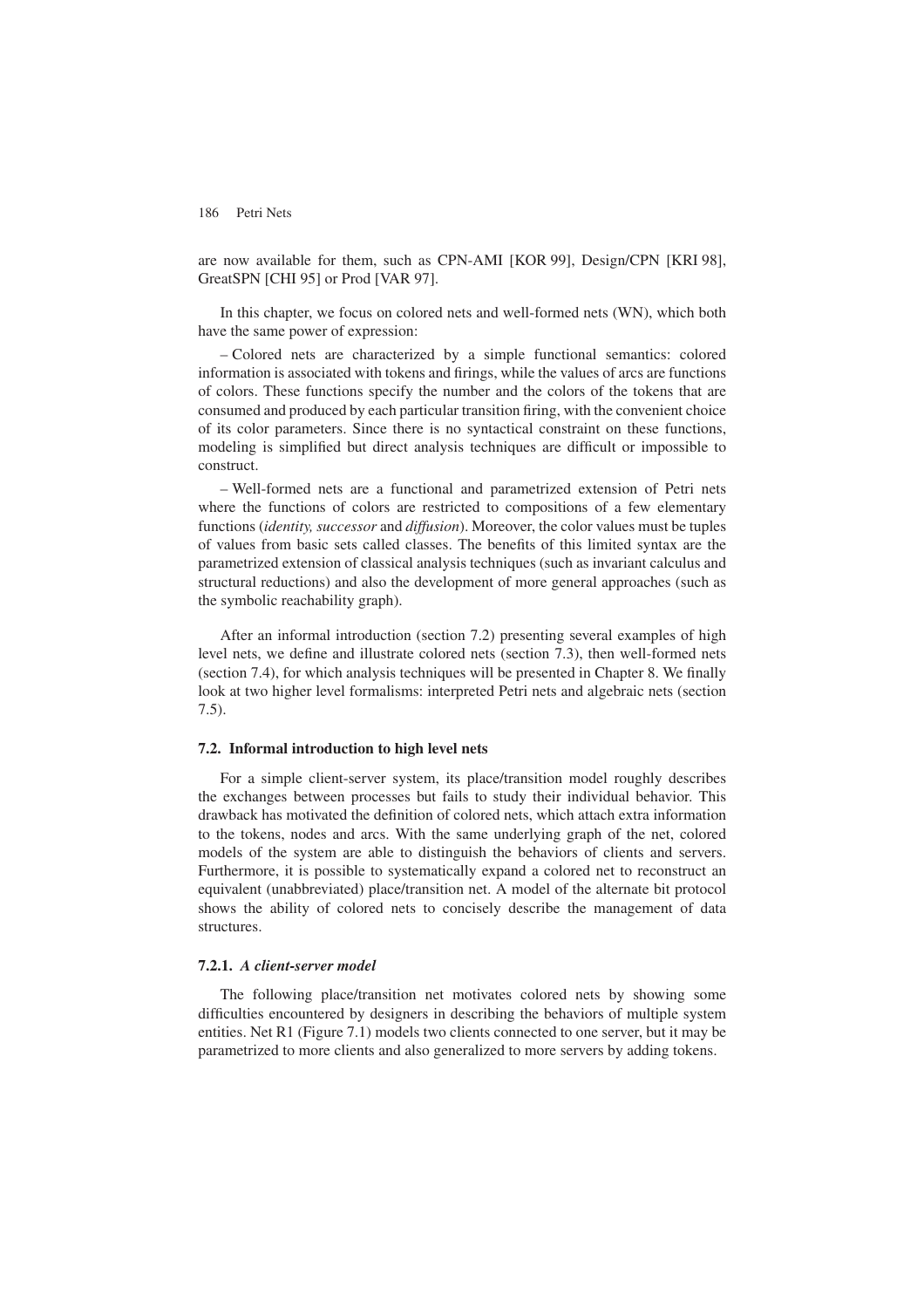# Chapter 8

# Analysis of High Level Petri Nets

# **8.1. Introduction**

Of the formalisms derived from Petri nets, colored nets and well-formed nets are most used for modeling complex systems. Although they enjoy greater modeling power, they are defined as abbreviations of Petri nets, therefore it would be possible to reduce their analysis to the analysis of the place/transition nets obtained by unfolding them.

However, this method comes up against the problems of the size of the unfolded net, the combinatorial explosion of its reachability graph, and the difficulty of interpreting the results obtained. This greatly complicates the analysis of the obtained results and, moreover, deprives the analysis of the information introduced by the designer concerning the symmetries occurring between the behaviors of the problem objects.

Much research [GIR 01, DES 04] has been done on direct analysis techniques for high level nets. In this chapter we study three of them for colored nets and well-formed nets:

– The first one, presented in section 8.2, is the construction of the symbolic reachability graph. It specifically applies to well-formed nets and fully exploits the symmetries of the model to construct a very compact type of reachability graph: each of its nodes represents a set of ordinary markings involved in an equivalence relation based on these symmetries.

Chapter written by Claude GIRAULT and Jean-François PRADAT-PEYRE.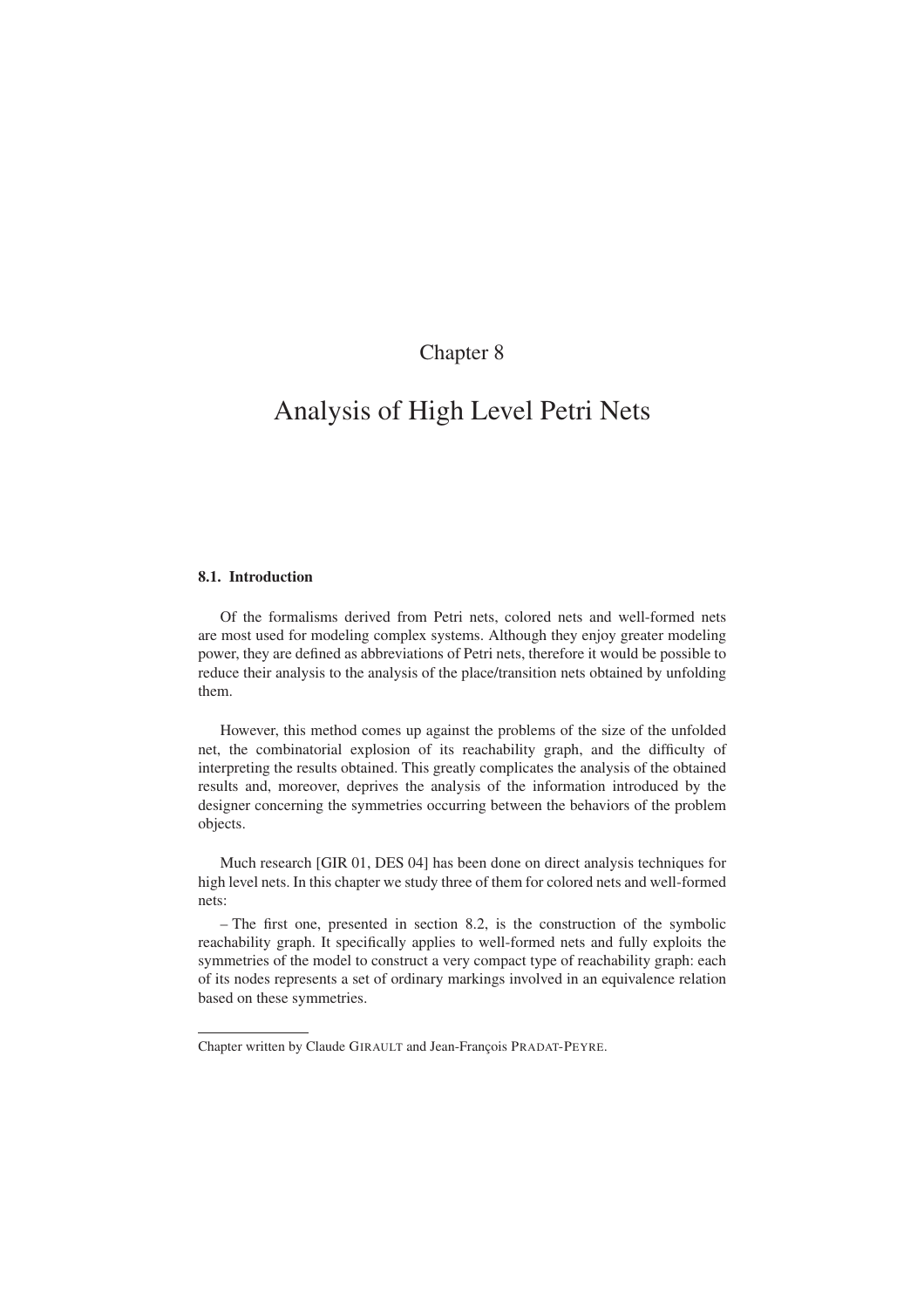– Section 8.3 presents the computation of generating families of invariants for colored and well-formed nets. The main difficulty in comparison with the place/transition nets comes from the management of systems of equations whose coefficients are linear applications instead of simple integers. We give a general algorithm for obtaining generating families, non-parametrized for colored nets and parametrized for regular well-formed nets. We also give some insight into the computation of generating families of flows with positive coefficients.

– Section 8.4 ends this chapter with a presentation of structural reduction techniques for colored and well-formed nets. Indeed, it is very valuable to apply these reductions before other analysis techniques because they simplify the model while preserving the set of basic properties (boundedness, home states, liveness, etc.). In the chapter on verification of temporal logic formulae it will be shown that under simple conditions these reductions also preserve LTL formulae.

Most of these techniques have been implemented in analysis tools, including CPN-AMI [KOR 99] and GreatSPN [CHI 95].

# **8.2. The symbolic reachability graph**

The symbolic reachability graph aims to reduce the size of the classical reachability graph by taking advantage of the symmetries among modeled system objects by gathering some "equivalent" markings into *symbolic markings* and by using a symbolic firing rule compatible with the classical firing rule. Therefore, this symbolic reachability graph (SRG) is a dense but equivalent representation of the classical graph allowing direct and efficient checking of the model properties, even on very large specifications.

This representation relies on a data structure and a method [CHI 93]:

– A *symbolic marking* represents a set of equivalent markings w.r.t. some color permutations preserving the model symmetries;

– the *symbolic firing rule* defines a firing relation in the SRG adequately representing a set of classical firings.

We illustrate the building of the  $SRG$  for a simple well-formed net (see Figure 8.1) of a peer to peer network. This net is derived from the client–server model already presented in Chapter 7 (see Figure 7.5), but now any site can send requests to any other, which creates a deadlock risk as we will verify by building the SRG.

Each of the  $n$  sites may play both the role of a client sending message requests (transition csend) to a chosen server and of a server receiving a request (transition srec) from a client before sending its answer (transition ssend) to the calling client which receives it (transition *crec*). To avoid a site sending a request to itself, a guard  $[xy]$  is added to the transition *csend*. This guard is a condition which restricts the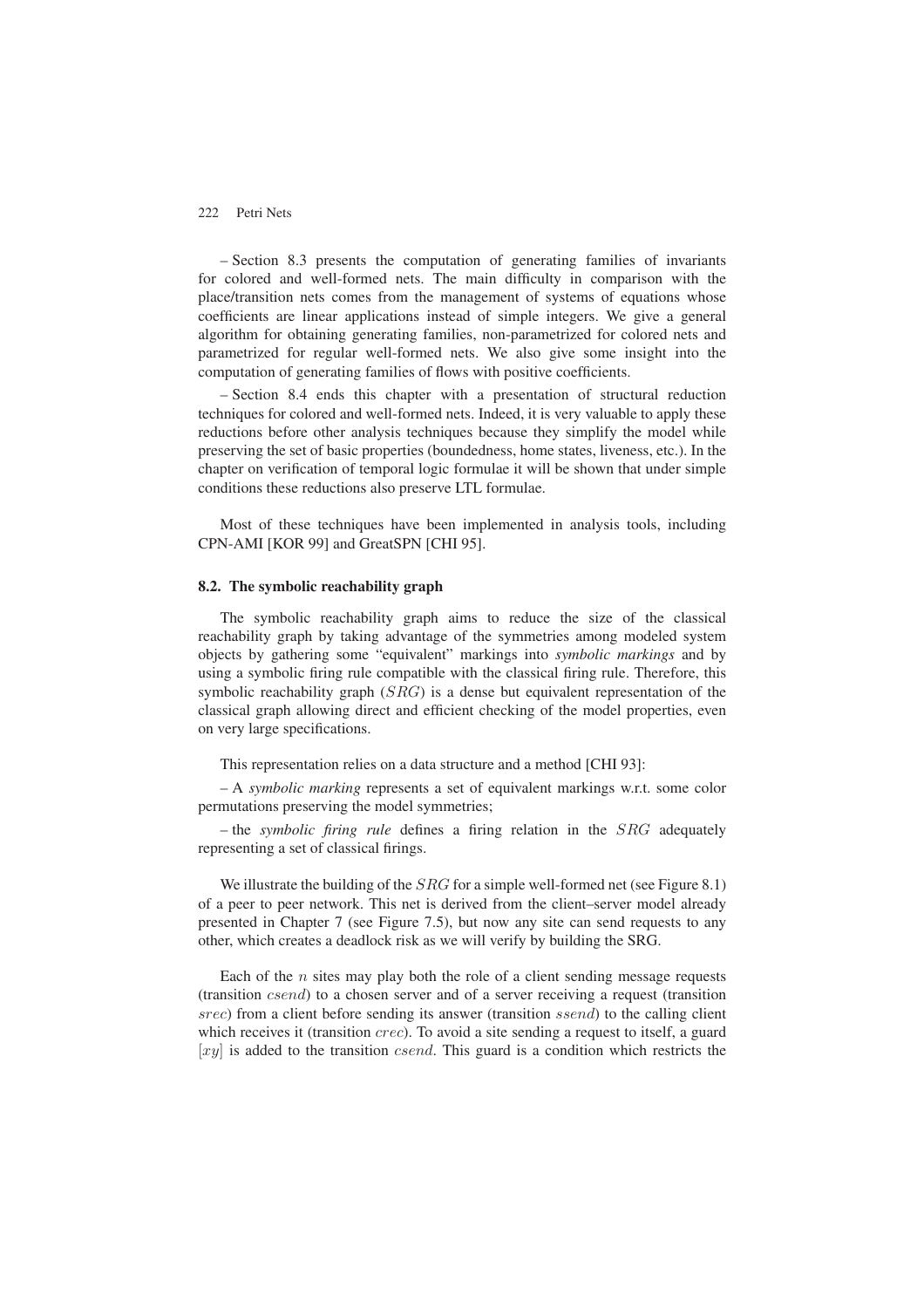# Chapter 18

# Performance Evaluation in Manufacturing Systems

# **18.1. Introduction**

 $\overline{\phantom{a}}$ 

The increasing complexity of production systems and their control, as well as the increasingly high costs of their components (machines with numerical control, automated guided vehicles, automated stores, robots, etc.) oblige companies to optimize their systems during their design (installing a new system or modifying existing structures), but also during their exploitation (minimizing work-in-progress, determination of dynamic rules, etc.). To create or modify a production system involves high costs for a company. If the manufacturing system is undersized, the company will not be able to achieve its goals. This system will therefore have to be modified, which will result in significant over-costs. If the manufacturing system is oversized, the company would have spent its capital unnecessarily. Thus to create or modify a manufacturing system, it is important to initially define the various performance indicators which have to be reached. Next, based on the experience of industrial experts, a model of the system is established by achieving as well as possible the performance indicators previously defined. Then the performance of this model will be evaluated before analyzing the obtained results. This phase of analysis makes it possible to modify or adjust the model so that it can fulfill as far as possible the desired performance requirements. To find the optimal manufacturing system (i.e. the system best meeting, with lowest costs, the desired performance indicators) thus involves loops of the phases of modeling and performance evaluation.

Chapter written by Isabel DEMONGODIN, Nathalie SAUER and Laurent TRUFFET.